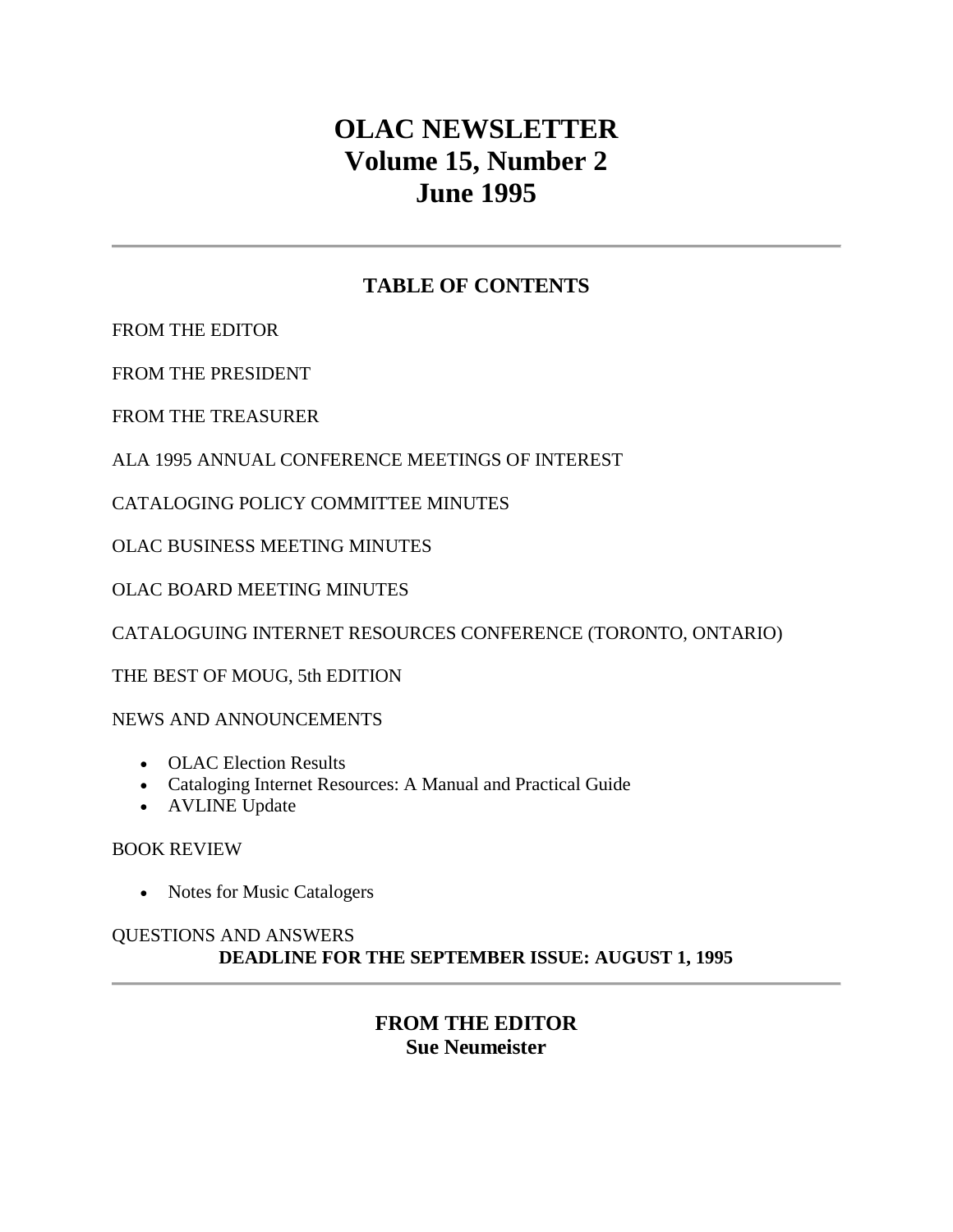This issue, in addition to the usual columns, contains the ALA 1995 Annual Conference meetings of interest to AV catalogers. The minutes to the Cataloging Policy Committee, OLAC Business, and OLAC Board meetings are also included for approval at ALA in Chicago. For the music cataloging community, there is an order form for [The Best of MOUG, 5th edition](http://ublib.buffalo.edu/libraries/units/cts/olac/newsletters/june95.html#moug) and a review of [Notes for Music Catalogers: Examples Illustrating AACR2 in the Online Bibliographic](http://ublib.buffalo.edu/libraries/units/cts/olac/newsletters/june95.html#notes)  [Record.](http://ublib.buffalo.edu/libraries/units/cts/olac/newsletters/june95.html#notes)

In the [News and Announcements column,](http://ublib.buffalo.edu/libraries/units/cts/olac/newsletters/june95.html#news) you will find the results of the April OLAC elections. I would like to thank all the candidates. Also in this section is an [AVLINE update](http://ublib.buffalo.edu/libraries/units/cts/olac/newsletters/june95.html#avline) and details on how to obtain [Nancy Olson's "Cataloging Internet Resources: A Manual and Practical Guide"](http://ublib.buffalo.edu/libraries/units/cts/olac/newsletters/june95.html#catmanual) via anonymous ftp.

Speaking of cataloging Internet resources, I and two of my colleagues, Ellen McGrath and Diane Ward, went to Toronto, Ontario for a one day conference. It was very informative and you will find Diane's report [here.](http://ublib.buffalo.edu/libraries/units/cts/olac/newsletters/june95.html#catinternet) You may browse through the conference home page by using the URL provided. The instructors informed us they intend to keep it on their server for a while. Netscape is the browser preferred since this is what is used at the University of Toronto.

PLEASE NOTE: Barb Vaughan's e-mail address has changed. Any news or announcements should be sent to her at: [vaughabj@snybufaa.cs.snybuf.edu](mailto:vaughabj@snybufaa.cs.snybuf.edu)

#### COMING ATTRACTIONS

- Review of Karen Driessen and Sheila Smyth's new book *A Library Manager's Guide to the Physical Processing of Nonbook Materials*
- 1995 ALA Annual Conference reports
- OLAC Home Page

# **FROM THE PRESIDENT Mary S. Konkel**

As I watch the last petals of my tulips drop and look at the marigolds just beginning to blossom, I realize that a year has gone by and my term as OLAC President is nearly over.

It has been a very satisfying year for me and I'd like to personally extend my appreciation to the members of the Executive Board for their support, hard work, and fellowship. I'd also like to thank you, the membership, for your attendance and participation in OLAC activities this year. One true pleasure of being an OLAC member is the networking and grassroots assistance that we get from one another as members of a broad audiovisual community replete with energy and expertise.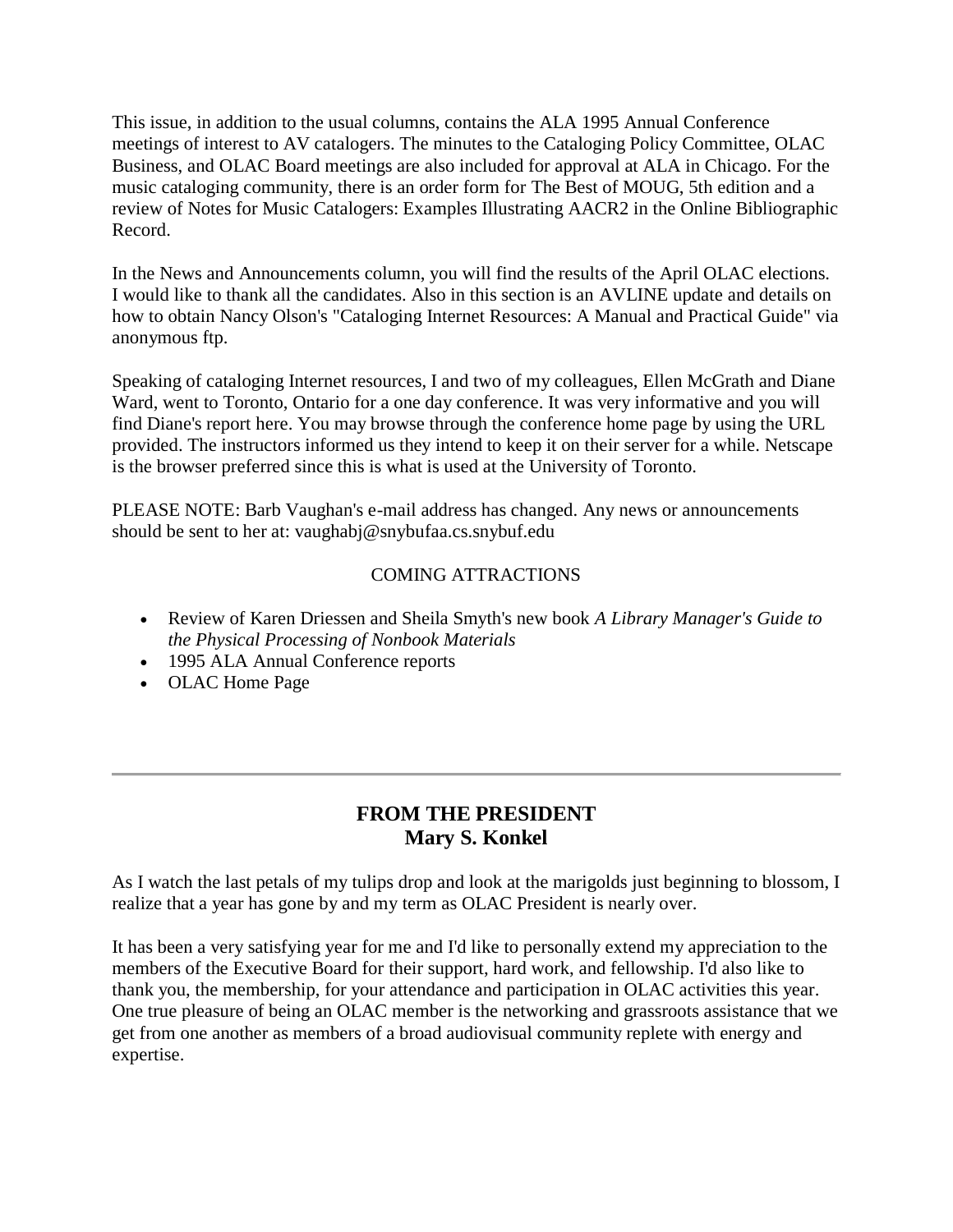I look forward to seeing many of you at the ALA Annual Conference in Chicago. I cordially invite you to join us in celebrating OLAC's 15th birthday at a reception (9:00-10:00 p.m.) following the general business meeting (8:00-9:00 p.m.) Saturday, June 24 at the Hyatt Regency Hotel, Toronto Room. I hope you can make it.

Many thanks to the Election Committee, Sheila Smyth (Chair) and Sue Neumeister and the Awards Committee, Karen Driessen (Chair), Diane Boehr and Heidi Hutchinson for their hard work. Election results are reported [here](http://ublib.buffalo.edu/libraries/units/cts/olac/newsletters/june95.html#election) and the 1995 OLAC Award recipient will be announced during the general business meeting June 24 at ALA and in the September Newsletter.

Plans for the 1996 OLAC Conference to be held in Denton, Texas are in the making. Sharon Almquist of the University of North Texas (phone: 817-565-4702, e-mail: [salmquis@library.unt.edu\)](mailto:salmquis@library.unt.edu) is the Conference Planning Chair. Your ideas and support are always welcome.

We have had a very productive year together and can be proud of our collective and individual accomplishments. I hope that spring has brought you renewal and an opportunity to tackle those projects that have been waiting for brighter and warmer days. Here's to another great year. I don't know about you, but I am ready to CELEBRATE!

#### **FROM THE TREASURER Johanne LaGrange**

| Reporting period: January 1, 1995-March 31, 1995         |  |          |           |          |
|----------------------------------------------------------|--|----------|-----------|----------|
| Membership: 571<br>Institutional - 246<br>Personal - 325 |  |          |           |          |
| ACCOUNT BALANCE: December 31, 1994                       |  |          |           |          |
| Merrill Lynch WCMA Account                               |  |          | 30,670.47 |          |
| <b>INCOME</b>                                            |  |          |           |          |
| Back Issues                                              |  |          | 28.00     |          |
| Dividends--WCMA Account                                  |  | 419.34   |           |          |
| Mailing List Rental                                      |  | 50.00    |           |          |
| Memberships                                              |  | 1,824.00 |           |          |
| OLAC/MOUG Conference                                     |  |          | 2,787.68  |          |
| <b>TOTAL INCOME</b>                                      |  |          |           | 5,109.02 |
| <b>EXPENSES</b>                                          |  |          |           |          |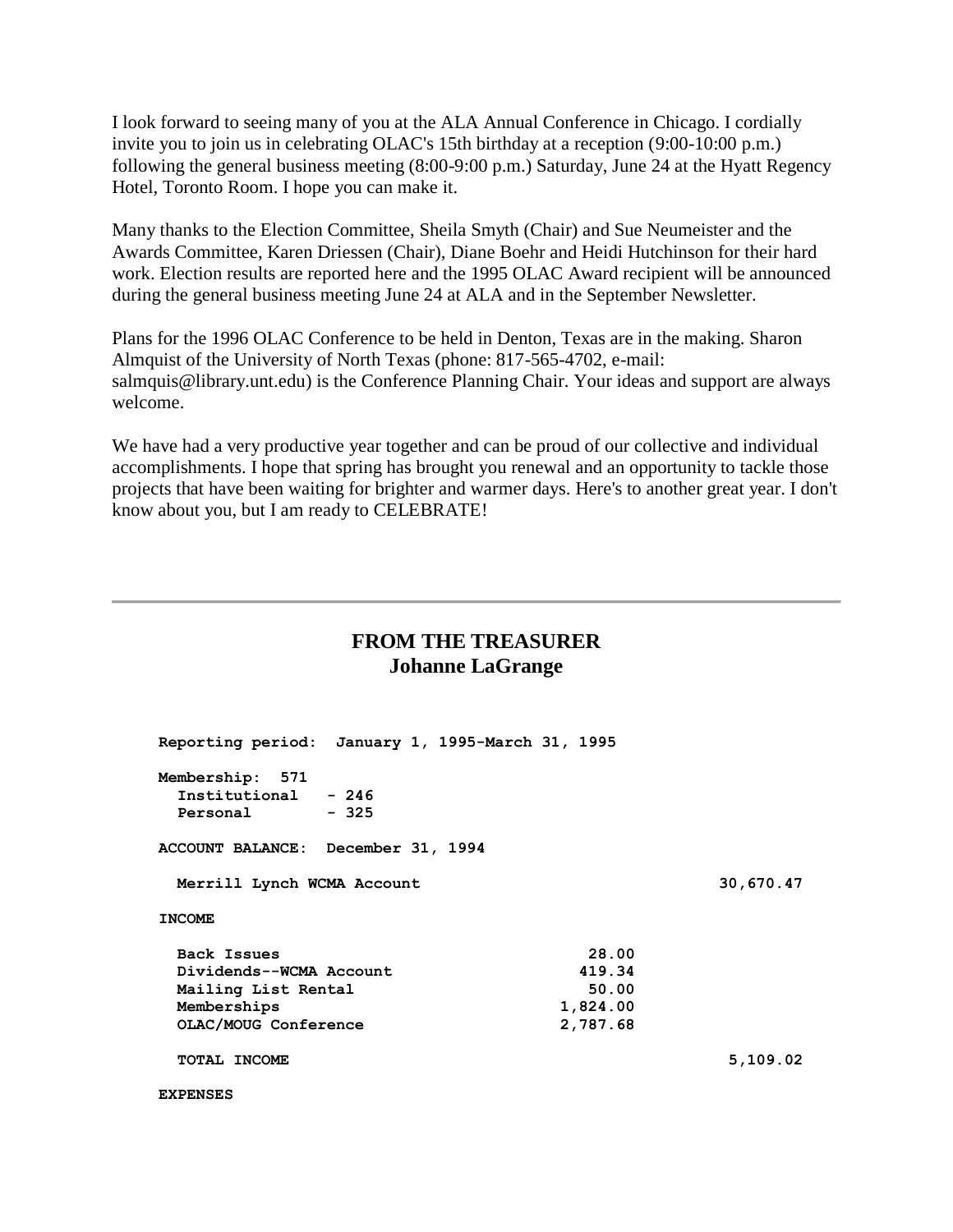| ALA--1995 Midwinter             | 120.00   |             |
|---------------------------------|----------|-------------|
| <b>Banking Fees</b>             |          |             |
| Activity Fee                    | 1.35     |             |
| Consultant                      |          |             |
| Archival                        | 754.00   |             |
| Labels, Envelopes & Supplies    | 470.56   |             |
| OLAC Board Dinner (Midwinter)   | 198.00   |             |
| OLAC Newsletter (v.15, no.1)    | 1,000.00 |             |
| Postage/Permit                  | 90.18    |             |
| Publication (Lib. Man. Guide)   |          |             |
| ALA Permissions Fee             | 50.00    |             |
| Stipends                        | 900.00   |             |
| <b>TOTAL EXPENSES</b>           |          | (3, 584.09) |
| ACCOUNT BALANCE: March 31, 1995 |          |             |
| Merrill Lynch WCMA Account      |          | 32,195.40   |

#### **ALA 1995 ANNUAL CONFERENCE MEETINGS OF INTEREST**

Data are taken from preliminary conference schedules. Please confirm all dates, times, and locations in the final conference program.

#### **OLAC**

CATALOGING POLICY COMMITTEE Friday, June 23, 8:00 p.m.-10:00 p.m., Palmer House / Parlor D

OLAC BUSINESS MEETING & BIRTHDAY PARTY Saturday, June 24, 8:00 p.m.-9:00 p.m. (Business meeting); 9:00 p.m.-10:00 p.m. (Birthday Party), Hyatt Regency / Toronto

OLAC BOARD MEETING Sunday, June 25, 8:00 p.m.-10:00 p.m. Chicago Hilton & Towers / Boulevard B

#### **ALCTS AV COMMITTEE**

MEETING, Sunday, June 25, 8:00 a.m.-9:00 a.m. Chicago Marriott / Iowa Rm.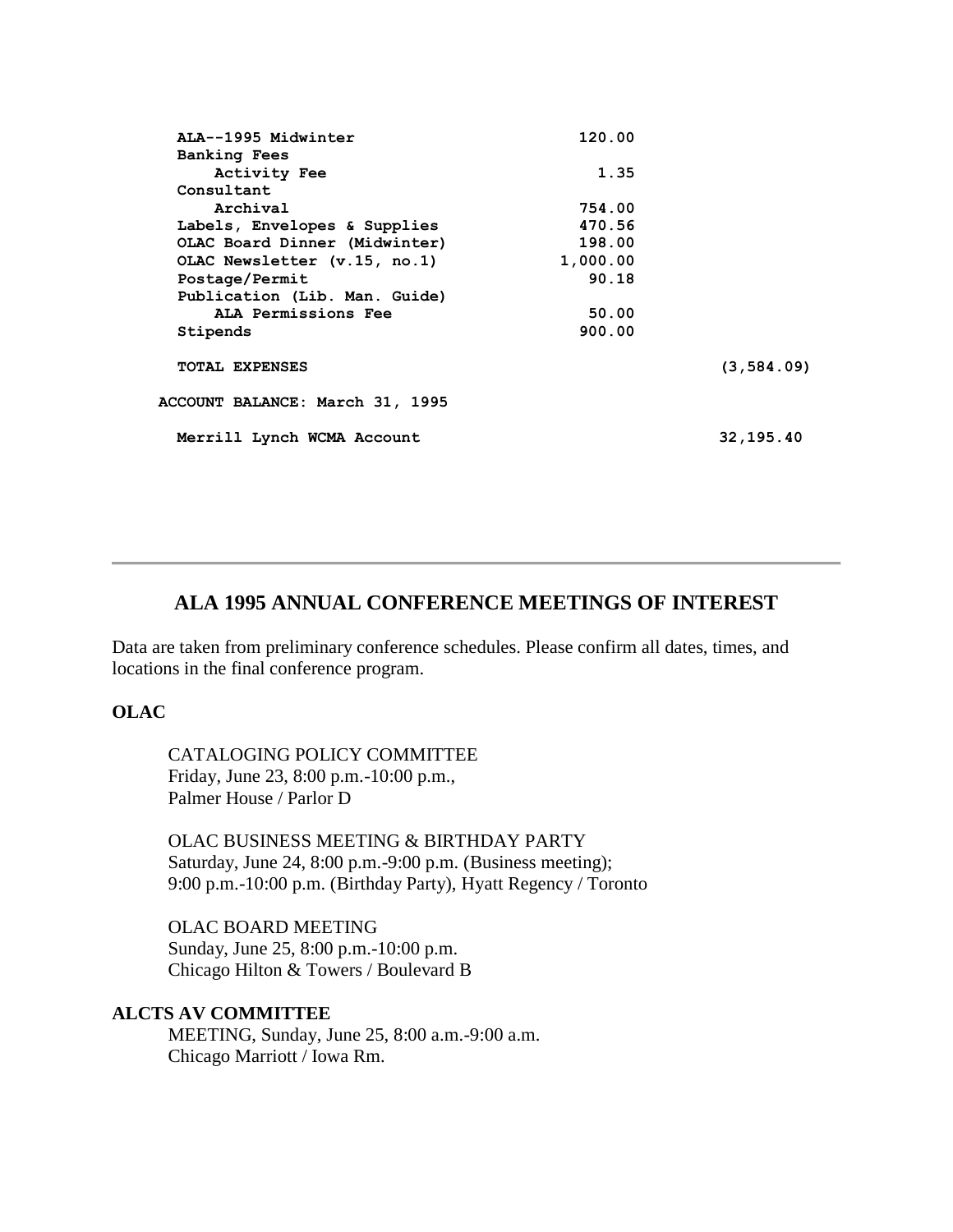MEETING, Tuesday, June 27, 8:30 a.m.-12:30 p.m. Palmer House / Crystal Rm.

AV PRODUCER/DISTRIBUTOR--LIBRARY RELATIONS SUBCOMMITTEE, Tuesday, June 27, 8:00 a.m.-9:00 a.m. Palmer House / Cresthill Rm. 11

AV STANDARDS SUBCOMMITTEE, Monday, June 26 2:00 p.m.-4:00 p.m., McCormick Place Complex / N129

#### **CC:DA**

MEETING, Saturday, June 24, 2:00 p.m.-4:00 p.m. McCormick Place Complex / E353 A

MEETING, Monday, June 26, 8:00 a.m.-11:00 a.m. Chicago Hilton and Towers / Cont. BR C

INTERACTIVE MULTIMEDIA CATALOGING PRECONFERENCE, Friday, June 23, 8:00 a.m.-5:30 p.m. DePaul University (See March issue for full description)

#### **COMPUTER FILES DISCUSSION GROUP**

Saturday, June 24, 11:30 a.m.-12:30 p.m. Hyatt Regency / Columbus A

Sunday, June 25, 9:30 a.m.-12:30 p.m. McCormick Place Complex / E265

#### **MARBI**

MEETING, Saturday, June 24, 9:30 a.m.-12:30 p.m. Hyatt Regency / Columbus E/F

MEETING, Sunday, June 25, 2:00 p.m.-5:30 p.m. Drake / Walton Rm.

MEETING, Monday, June 27, 2:00 p.m.-5:30 p.m. Hyatt Regency / Columbus E/F

#### **SUBJECT ANALYSIS COMMITTEE**

SUBCOMMITTEE ON ACCESS TO COMPUTER FILES Monday, June 26, 8:30 a.m.-11:00 a.m. Hyatt Regency / Grand BR D No. **VIDEO ROUNDTABLE** BIBLIOGRAPHIC CONTROL OF VIDEO

Sunday, June 25, 4:30 p.m.-5:30 p.m. McCormick Place Complex / N136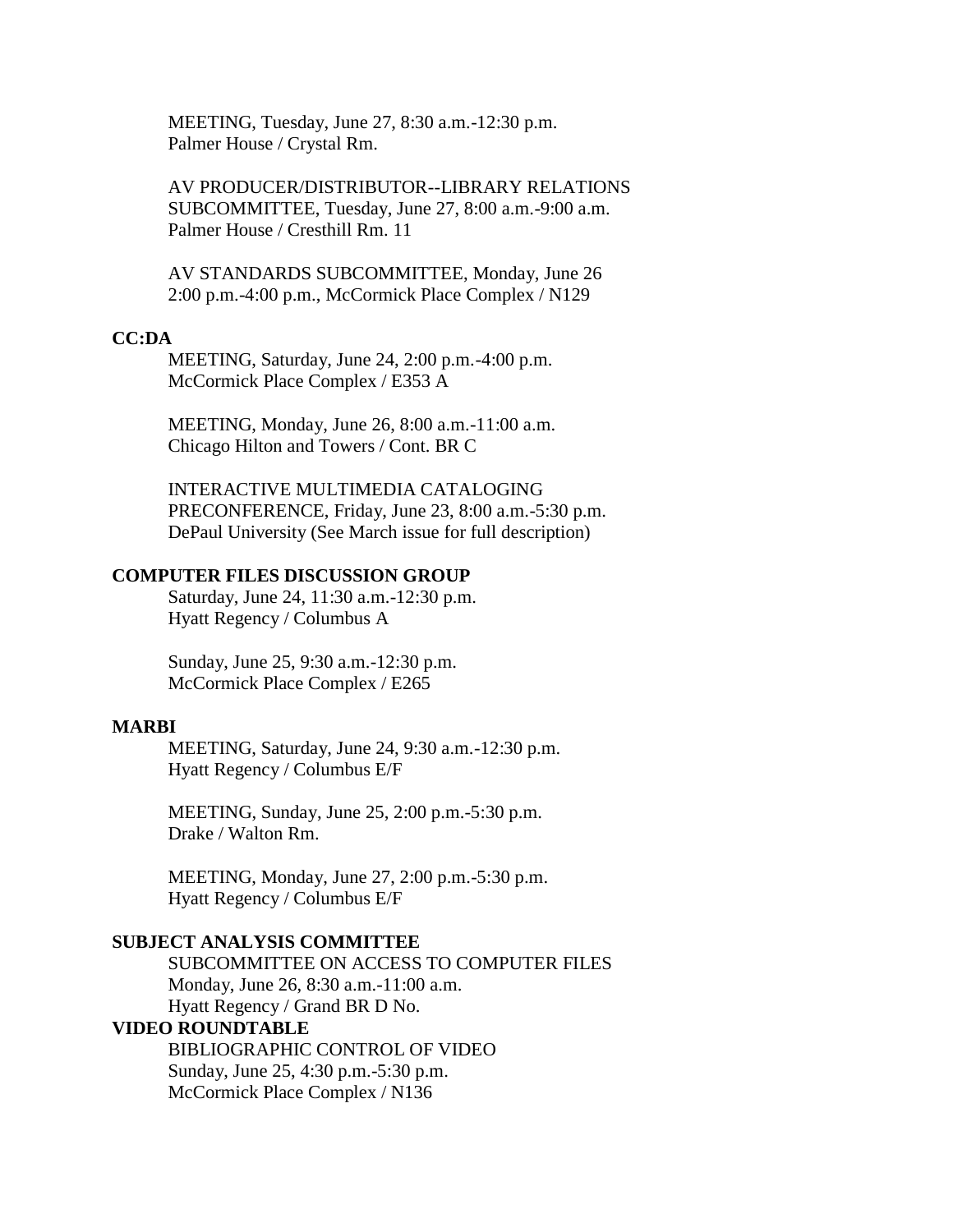\*\* If anyone would like to write a report for the *OLAC Newsletter* on one of the sessions below or any other ALA program focusing on AV or cataloging related topics, please contact Ian Fairclough, Conference Reports Editor. His address is on the inside front cover of this Newsletter.

- AACR 2000: Toward the Future of the Descriptive Cataloging Rules (Preconference)
- Issues in Map Librarianship
- Supercatalogs and School Media Centers
- Workshop in Visual Resources Collection Fundamentals June 26-30, Eugene, OR
- Serials Cataloging in the Age of Format Integration October 6-7, San Francisco, CA.

# **ONLINE AUDIOVISUAL CATALOGERS (OLAC) CATALOGING POLICY COMMITTEE (CAPC) ALA ANNUAL MEETING PHILADELPHIA, PENNSYLVANIA**

# **FEBRUARY 3, 1995 Minutes**

The meeting was called to order by Mary Konkel, OLAC President, for absent CAPC Chair Richard Harwood at 8:00 p.m.

Members present: Diane Boehr, Pat Thompson, Susan Bailey, Lowell Ashley, Brian McCafferty, Virginia Berringer, Nancy Rodich-Hodges

Guests: John Attig (MARBI liaison), Harriet Harrison (Library of Congress contact), Eric Childress (ALCTS AV contact) and 20 other guests

- 1. Members and guests introduced themselves. M. Konkel asked that everyone sign the attendance sheet being passed around.
- 2. The [minutes](http://ublib.buffalo.edu/libraries/units/cts/olac/newsletters/dec94.html#capc) of the October 7, 1994 meeting were approved as printed in *OLAC Newsletter* 14 (4).
- 3. Old Business
	- a. OLAC/CAPC PCC Update

M. Konkel reported for Richard Harwood on a letter sent to Sarah Thomas at Library of Congress formally volunteering our services to the Program for Cooperative Cataloging (PCC) for the formation of a core record for nonbook materials. Thomas replied that our letter has been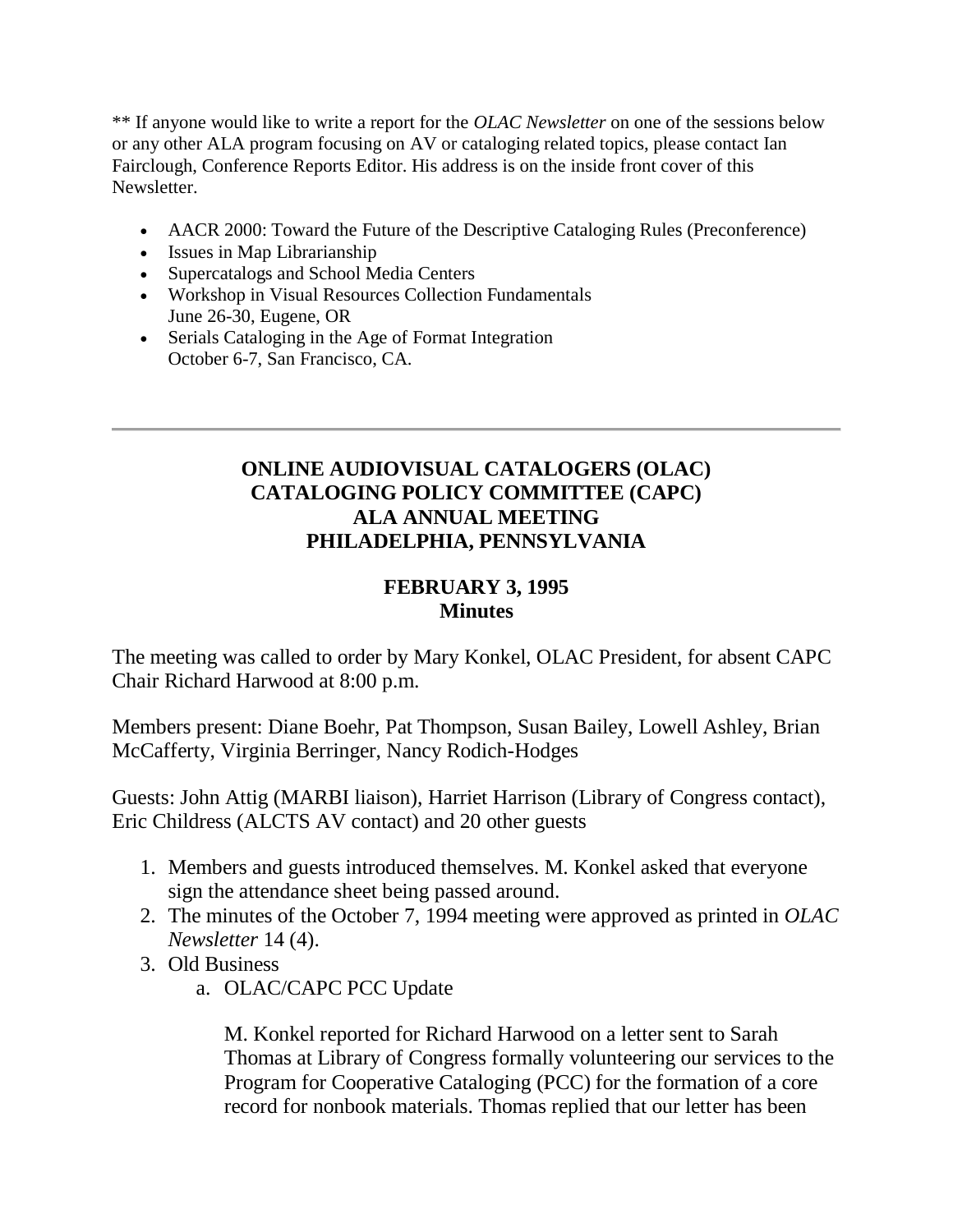forwarded to the PCC. She has also asked John Byrum of the Regional Cooperative Cataloging Council to have a staff member talk with CAPC about a possible NACO funnel project in which OLAC members could participate in contributing authority records to the national authority file. Currently authority records for media materials are lacking in the national database.

#### b. 7.7B2 Rule Proposal and LC Interpretation Request

E. Childress reported that this proposal, which would further refine the note dealing with language enhancements, will be discussed at CC:DA Monday. The Joint Steering Committee (JSC) had agreed on some minor changes last year. The proposal needed additional changes. D. Boehr worked extensively on this and explained the reasoning behind the recommendations and asked for comments from the attendees.

J. Attig commented on the general tendency JSC has to not want to revisit proposals and since this was on the table last year they may not want to deal with it again. Also, they will not want to have examples of every language enhancement possible in the rules and an LCRI giving guidance might be a better direction. H. Harrison commented that LC has agreed not to pursue LCRIs when a rule revision is in the works.

E. Childress pointed out that the focus is to refine these changes before they are printed as a change to AACR2R. Childress wondered if we needed definitions of any of the terms being used. J. Attig thought that, in the past, definition of terms used in examples were not allowed.

#### 4. New Business

M. Konkel had two announcements. First, Konkel attended the OCLC Users Council meeting and wanted to announce a call made at that meeting for participation in an Internet cataloging project. Konkel has forms available for this project. CAPC will be forwarding their name as resource for this project. Second, CAPC has a Task Force looking at Audience Characteristics but the report is not ready so it will be submitted at the June meeting. The members of this Task Force are V. Berringer, N. Rodich-Hodges, and J. Attig as a consultant.

a. MARBI Proposals/Discussion Papers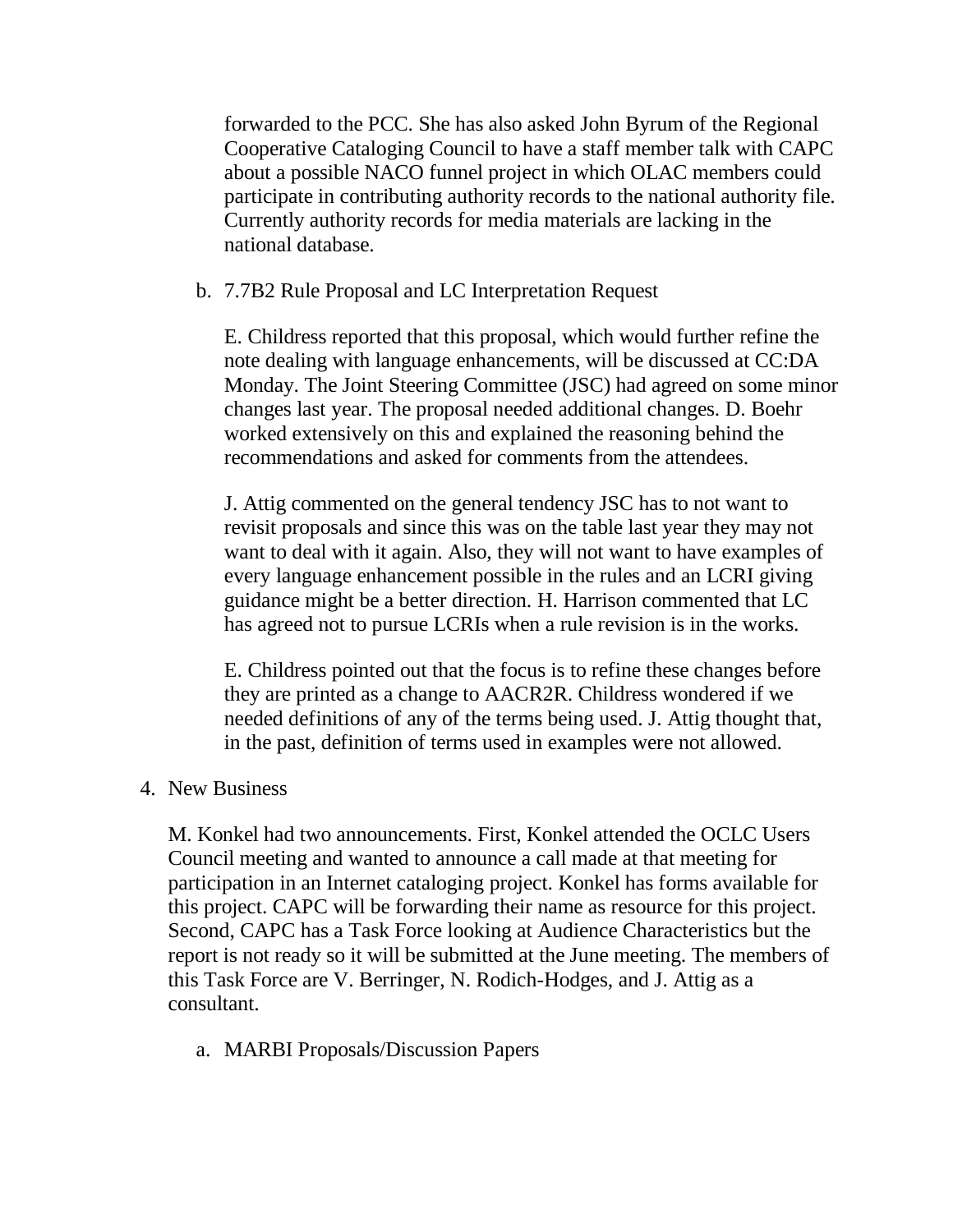CAPC members had received copies of these documents before the meeting. MARBI liaison J. Attig summarized them and pointed out aspects of interest to CAPC.

### **Discussion Paper no. 81:** *Form of Music Codes*

This paper discusses the future of the 047, Form of Music Codes in the MARC Format. LC has issued a rule interpretation indicating that they will not be adding this field. Since this information is nearly always present in the record in an eyereadable form, it is under debate whether it is also useful in coded form.

CAPC members and audience were not in agreement on whether this was needed or not. The coded form is more consistent that the free text form.

The lack of needed codes is very frustrating. In terms of interest of pursuing, no CAPC members were interested and only two audience members were.

# **Discussion Paper no. 82:** *Merging Field 755 with Field 655*

This paper was brought up by the Rare Books and the Subject Access communities. There is a basic problem with the way these two fields work. The writers of this paper are the main users of the fields and they would like to make sure that there are not others that need to make this distinction. The differences between the two fields are not easily identified and are probably not useful to the catalog user. D. Boehr moved to support the paper, V. Berringer, seconded. It passed unanimously.

# **Proposal 95-2:** *Definition of Subfield \$v for Form Subdivisions*

This proposal, if approved, would allow \$v defined for form subdivisions. LC is seriously considering using a technique like this. NLM is already identifying these terms and would like to use them as soon as possible. The AAT also would very much like to differentiate between form and topic in their subject strings. J. Attig emphasized that this subfield would definitely be optional and used when people wanted.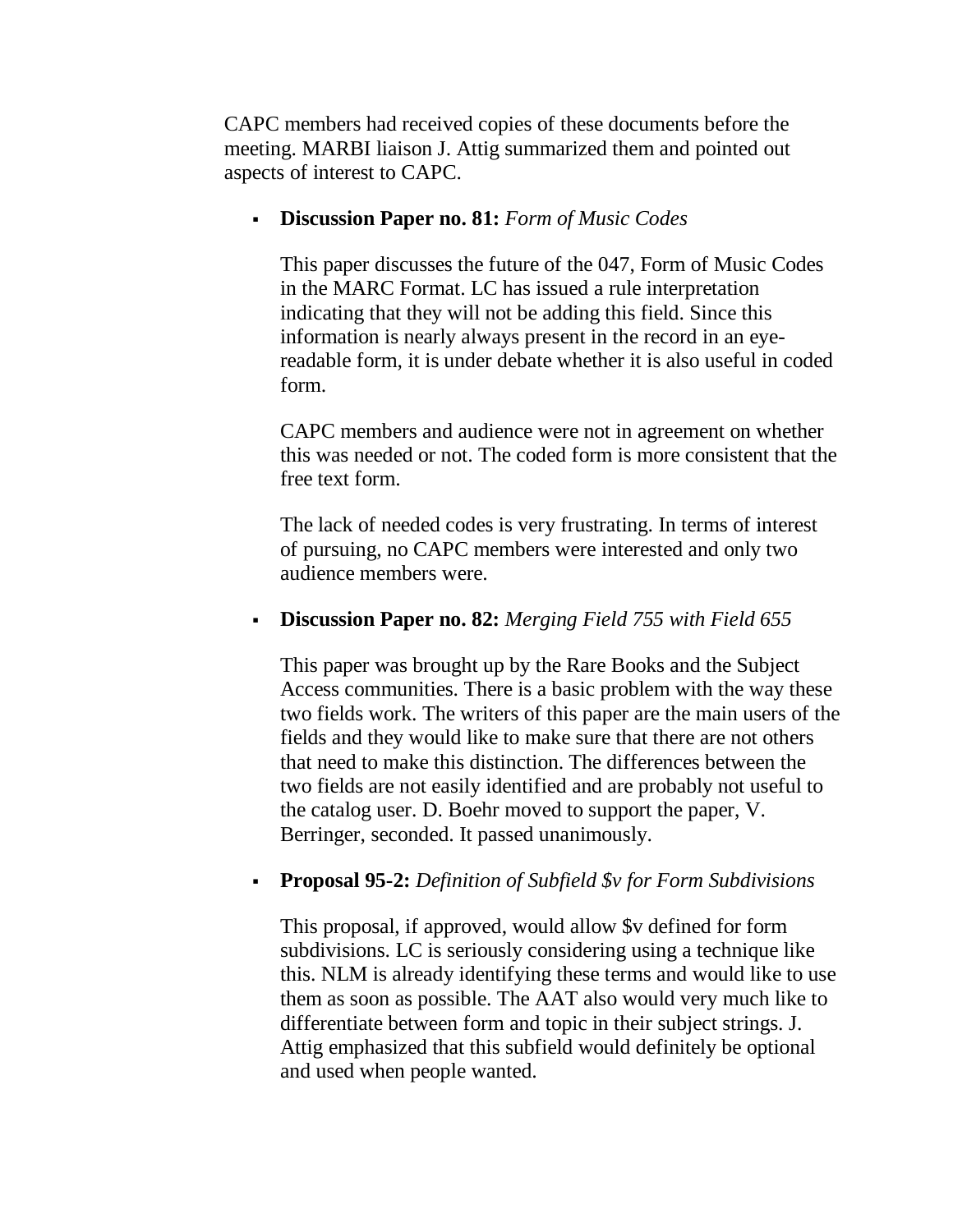The question arose whether the computer can be used to convert these headings. Arlene Taylor has done a study that has shown that only two-tenths of 1% would be converted incorrectly.

CAPC supports the proposal while recognizing the obstacles yet to overcome.

### **Proposal 95-6:** *Linking Code for Reproduction Information*

This proposal deals with one solution to the multiple versions problem discussed in the last few years. The technique of linking all the fields that have to do with the reproduction would allow systems to pull that data together and display it in a subordinate record without having to implement subordinate records at the network level. At ALA in Miami, the examples looked differently because they used real fields rather than the 533 field. Anything not in the 533 could be added and linked to the 533. The 00X fields cannot be linked since they cannot have subfields. One question is whether the 533 is a better way to go than the separate fields.

Another problem that will need to be looked into is how to use this in a local system. It is assumed that if this additional coding is added, the coding will be optional, like the 505 implementation.

CAPC supports the proposal recognizing that there are still problems to be worked out and that it should be optional.

#### 5. Source of Title Note for Films and Videos (From ALCTS AV)

E. Childress began the discussion of a proposal ALCTS AV is considering writing that would make the source of title note required for media. They are interested in OLAC's reaction on whether this would be a worthwhile proposal or not. One reason this is being considered is that in Chapter 9, this information is required and it is very convenient having it there. Most of the same problems occur in media as in computer files, like variations in title in different places.

There was some feeling from the group that it would be too time-consuming to always type in "Title from title frame." Others definitely would like to have this information included so that they would not have to figure it out. A long discussion and some straw votes were taken to give E. Childress some idea what people thought about this issue. There was agreement that if the title is not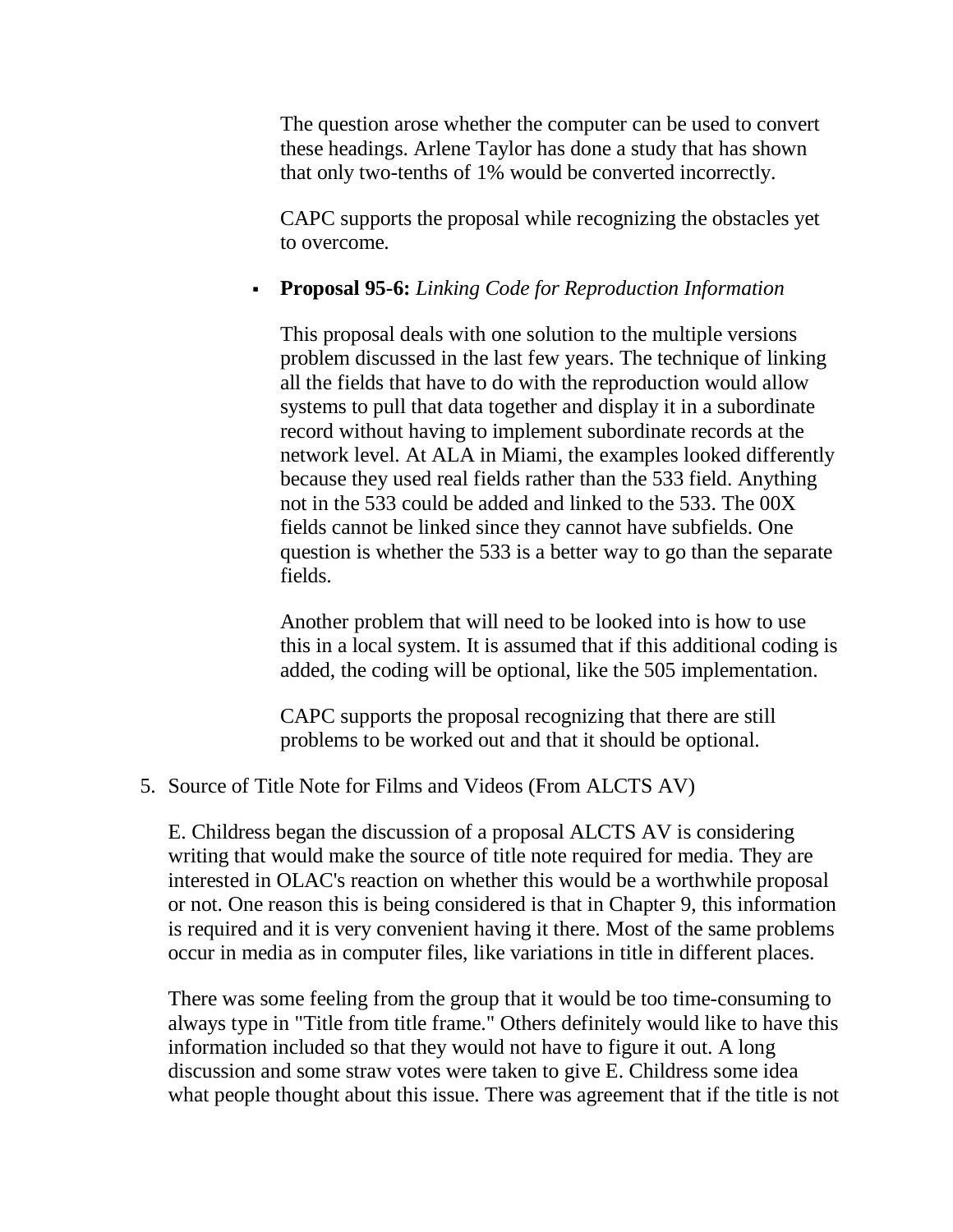from the title frame it should be noted and that it would be good if the rules were changed to reflect this. There was disagreement about whether the note should be there no matter what the source is.

6. CC:DA Proposals

E. Childress reported that the Australians have withdrawn their proposal about changing technical specification notes in Chapter 7.

L. Ashley reported on the Working Group on Music Videos. The manual will be issued with title main entry being recommended if following current rules. Two papers have been written for presentation at the next MLA meeting that address the issue of main entry for music videos. One paper presents the pro and one the con. E. Childress continued that CC:DA will probably be looking at setting up a Task Force to look at this.

There are four Chapter 9 changes being brought to CC:DA. The abbreviations for computer memory terms are being reconsidered. The spelling of "disc" in the rules is finally being finished. The chief source of information for computer files when sources vary is being refined. An indication in the rules that compressed files be decompressed before cataloging is also being considered.

Finally, further refine the mode of access note to Internet resources. They will be discussing whether the phrase should go in the text or in the examples. Also, how full should the examples be and should it be in the 856 as well as the note.

• The meeting was adjourned at 10:05 p.m. Respectfully submitted, Cathy Gerhart OLAC Secretary

# **ONLINE AUDIOVISUAL CATALOGERS (OLAC) BUSINESS MEETING ALA MIDWINTER CONFERENCE PHILADELPHIA, PENNSYLVANIA**

**February, 4, 1995**

**Minutes**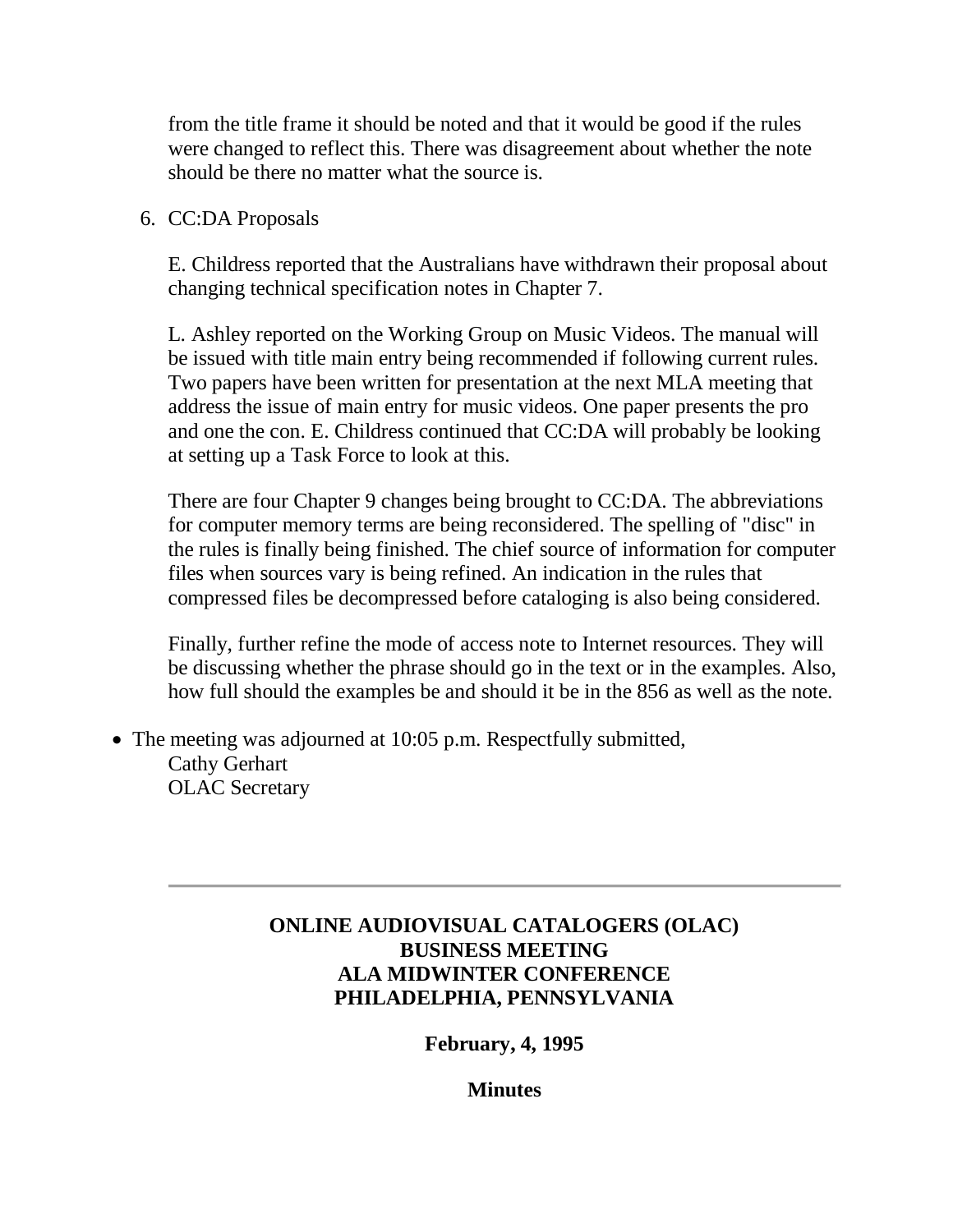1. Call to Order, Introduction of Officers, Announcements

The Business meeting was called to order by OLAC President Mary Konkel at 8:00 p.m. Officers present: Heidi Hutchinson (Vice President/President Elect), Johanne LaGrange (Treasurer), Cathy Gerhart (Secretary), Sue Neumeister (Newsletter Editor), and Karen Driessen (Past President).

M. Konkel asked that first-time OLAC Business meeting attendees stand and introduce themselves.

M. Konkel announced that OCLC will be coordinating an Internet resources cataloging project. Written information on this project was available at the meeting.

M. Konkel also reported briefly on the sessions she attended at the OCLC Users Council meeting. A full report on this will be in the *OLAC Newsletter.* [See the March 1995 issue-- ed.].

2. Secretary's Report (C. Gerhart)

The [minutes](http://ublib.buffalo.edu/libraries/units/cts/olac/newsletters/dec94.html#busmin) of the Business meeting of October 7, 1994 (OLAC/MOUG Conference, Oak Brook, Ill.) were approved as published in the December 1994 *OLAC Newsletter.* C. Gerhart also mentioned the work being done to complete a new version of the OLAC Handbook.

3. Treasurer's Report (J. LaGrange)

There are 718 members currently in OLAC. We started with a balance of \$26,476 in December. We had an income of \$5,863 and expenses of \$1,669 with an ending balance of \$30,670.

4. Newsletter Editor's Report (S. Neumeister)

The last issue of the Newsletter was sent out in early December. It contained all the reports from the OLAC/MOUG Conference, all of which were well done. Cathy Leonardi has resigned as the OLAC indexer and so a new one is being sought. Let S. Neumeister know if you would like to volunteer. The deadline for the March issue is February 17.

- 5. Committee Reports
	- a. Cataloging Policy Committee (CAPC) (M. Konkel)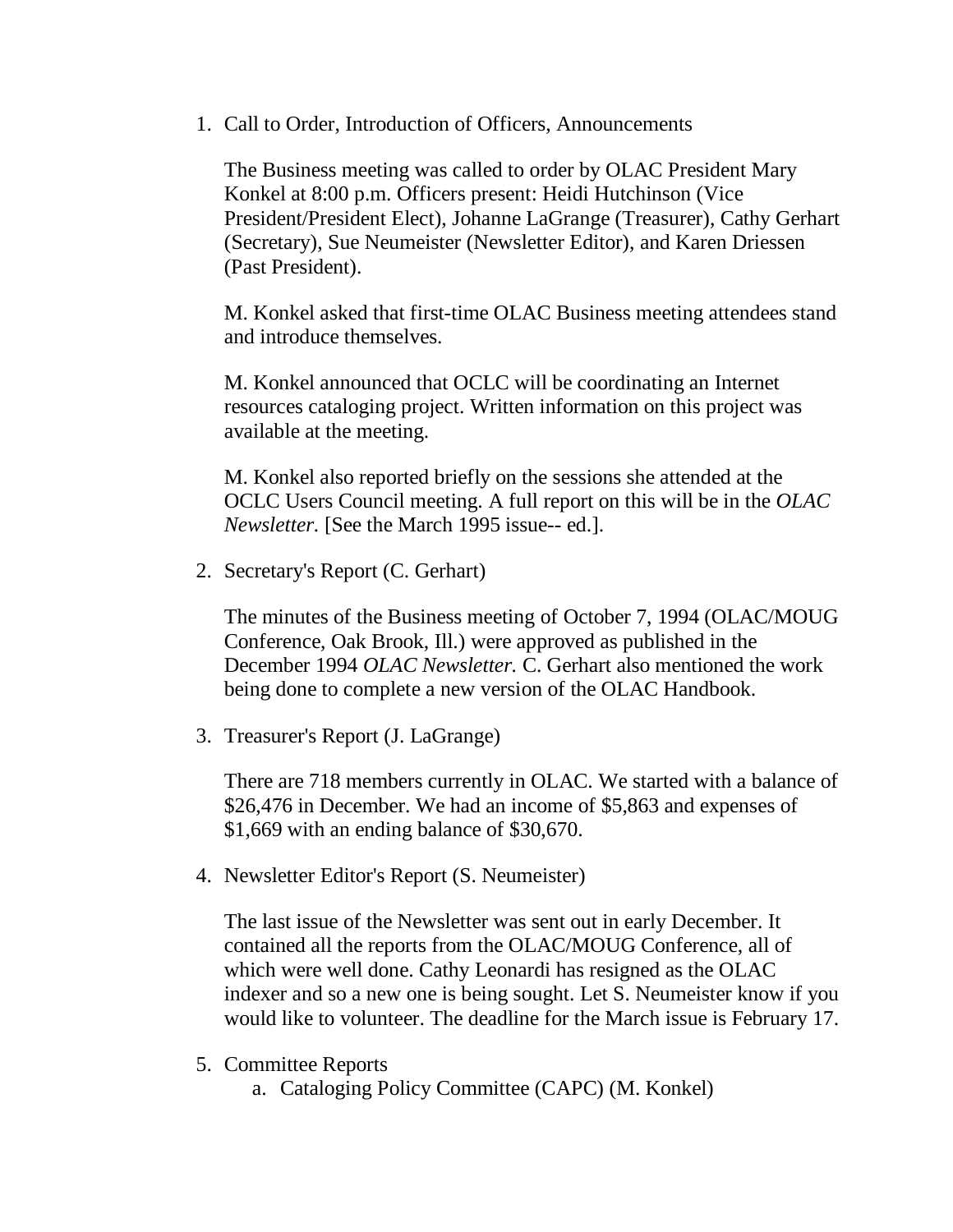Please see separately submitted minutes of the [CAPC meeting](http://ublib.buffalo.edu/libraries/units/cts/olac/newsletters/june95.html#capc) in this issue.

b. 1994 OLAC/MOUG Conference Committee (Ellen Hines)

The local arrangement committee and workshop leaders were thanked for their excellent work. There were 284 attendees (2/3 from OLAC and 1/3 from MOUG). Responses were very good from the Conference. The comments are still being compiled but will soon be distributed to the speakers.

c. Nominating Committee (Sheila Smyth)

Candidates for Vice President/President Elect are: Richard Harwood and Cynthia Whitacre. The candidate for treasurer is: Johanne LaGrange. Nominations from the floor were solicited. There were none so the nominations were closed unanimously.

d. Awards (K. Driessen)

There were two nominations for the OLAC award. The committee will be making recommendations to the Board for presentation at the summer OLAC meeting.

- 6. Liaison/Observer Reports
	- a. ALCTS AV (Molly Hand)

Please see separately submitted [report](http://ublib.buffalo.edu/libraries/units/cts/olac/newsletters/march95.html#alcts) in the March issue.

b. AMIA (Martha Yee)

Please see separately submitted [report](http://ublib.buffalo.edu/libraries/units/cts/olac/newsletters/march95.html#amia) in the March issue.

c. CC:DA (Pat Thompson)

Please see separately submitted [report](http://ublib.buffalo.edu/libraries/units/cts/olac/newsletters/march95.html#ccda) in the March issue.

d. MARBI (John Attig)

Please see separately submitted [report](http://ublib.buffalo.edu/libraries/units/cts/olac/newsletters/march95.html#marbi) in the March issue.

e. MOUG (Ann Caldwell)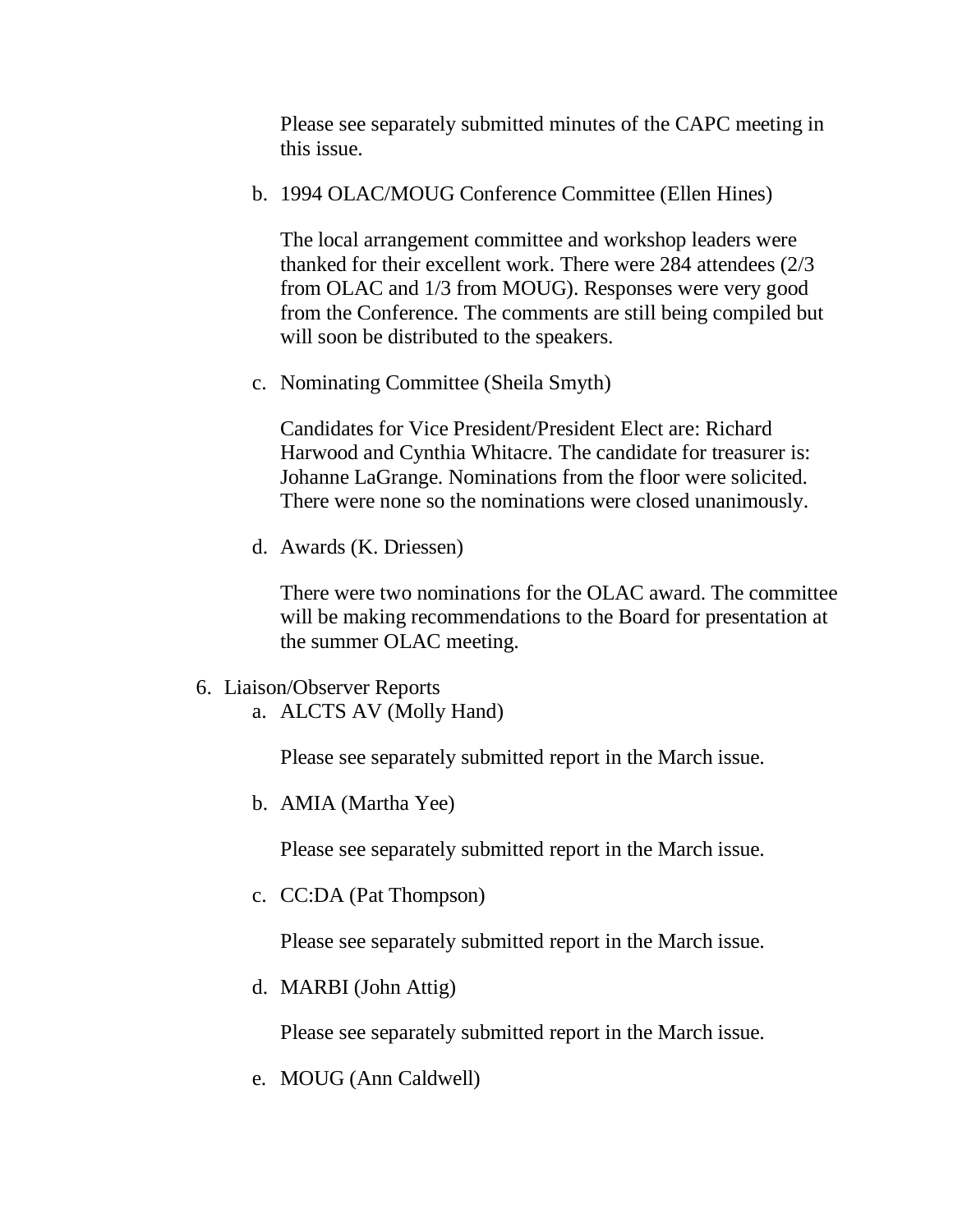MOUG will be meeting in Atlanta on February 7 and 8 in conjunction with the Music Library Association meeting. Sarah Thomas and Deta Davis will be speaking and there will be a report on PromptCat as well as other reports and workshops.

- 7. Library of Congress and Utility Reports
	- a. Library of Congress (Harriet Harrison)

LC has a new chief, Barbara Tillett, who began last March. Three documents that concern LC's internal implementation of the most recent phase of format integration are available from H. Harrison. Concerning sound recordings, Deta Davis sent a report through Harrison that original records had begun to go directly into OCLC but that a glitch with format integration had forced them to go back to inputting directly into MUMS. Collection level cataloging will be done for some jazz materials from the teens to the '50s in an in-house system.

Norma Hendrikson is now in charge of computer file cataloging that now catalogs about 200 titles a month and 100 books a month that have disks. They are currently working on simplifying the cataloging of books with disks.

Since the AV Cataloging Section at LC no longer exists, what is being cataloged is done in the Motion Picture Broadcasting and Recorded Sound Division. The head of that Section is Catherine Garland. They are working with AMIA on the revision of AMIM rules.

H. Harrison has been named the NACO coordinator for AV so she will be working with OLAC after her training is completed.

K. Driessen asked if H. Harrison knew when the first records using the new interactive multimedia guidelines will be loaded. N. Hendrikson thought that they had already been input, so they should be loaded soon.

b. OCLC (Glenn Patton)

Please see separately submitted [report](http://ublib.buffalo.edu/libraries/units/cts/olac/newsletters/march95.html#oclc) in the March issue.

c. RLG (Ed Glazier)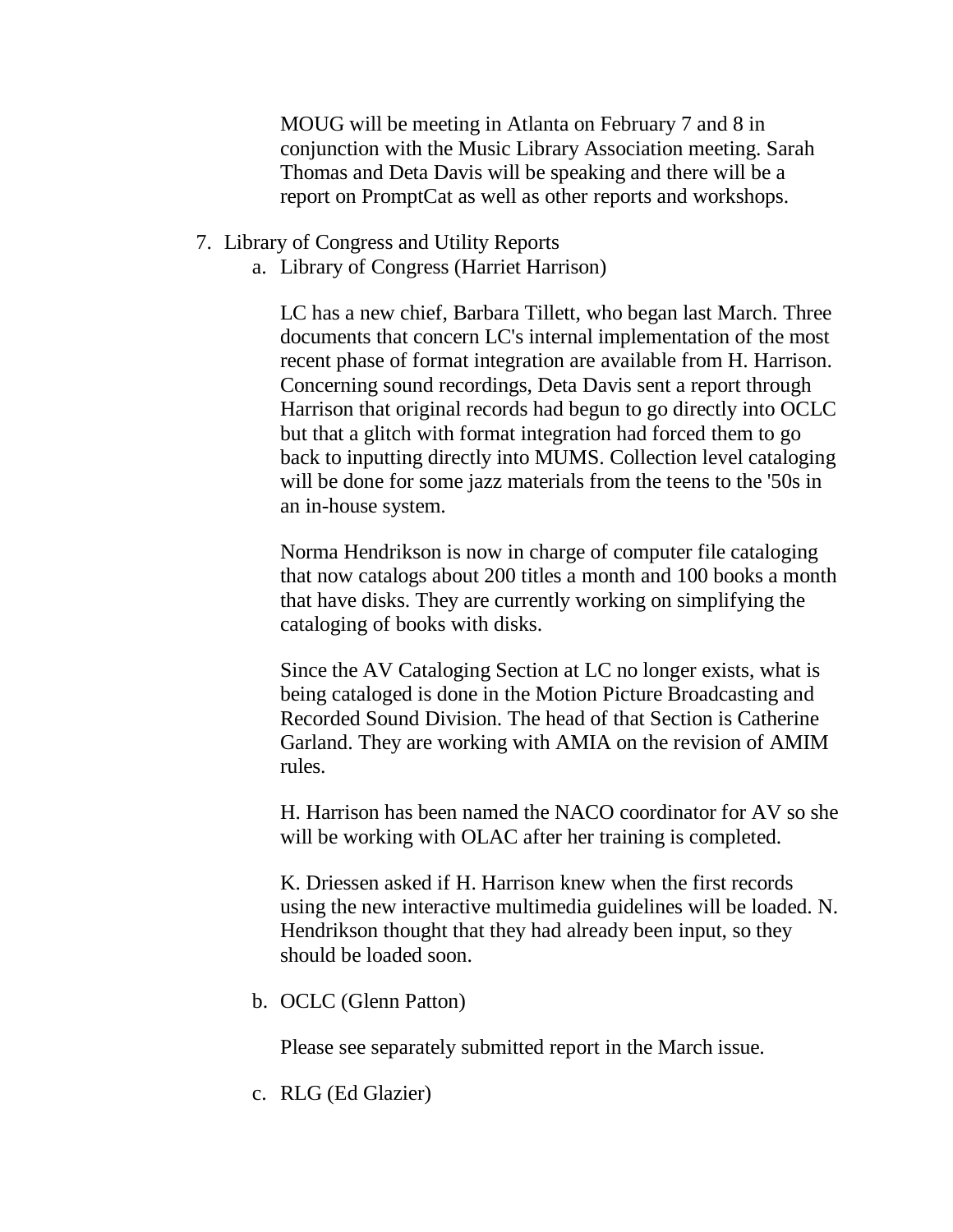Please see separately submitted [report](http://ublib.buffalo.edu/libraries/units/cts/olac/newsletters/march95.html#rlin) in the March issue.

8. New Business

A host site is needed for the 1996 OLAC fall conference. Please contact a Board member if you are interested in providing a location for this conference.

9. Adjournment

The meeting was adjourned at 9:26 p.m. and followed by the traditional question and answer session.

Respectfully submitted,

Cathy Gerhart OLAC Secretary

# **ONLINE AUDIOVISUAL CATALOGERS (OLAC) BOARD MEETING ALA MIDWINTER CONFERENCE PHILADELPHIA, PENNSYLVANIA**

#### **FEBRUARY 5, 1995**

#### **Minutes**

1. Call to Order, Introductions, Announcements (M. Konkel)

The Board meeting was called to order by OLAC President Mary Konkel at 8:00 p.m.

Members present: Heidi Hutchinson (Vice President/President Elect), Cathy Gerhart (Secretary), Sue Neumeister (Newsletter Editor), Karen Driessen (Past President), and Johanne LaGrange (Treasurer)

Guests: Ellen Hines, Pat Thompson, and Brian McCafferty

2. Approval of the Minutes (H. Hutchinson)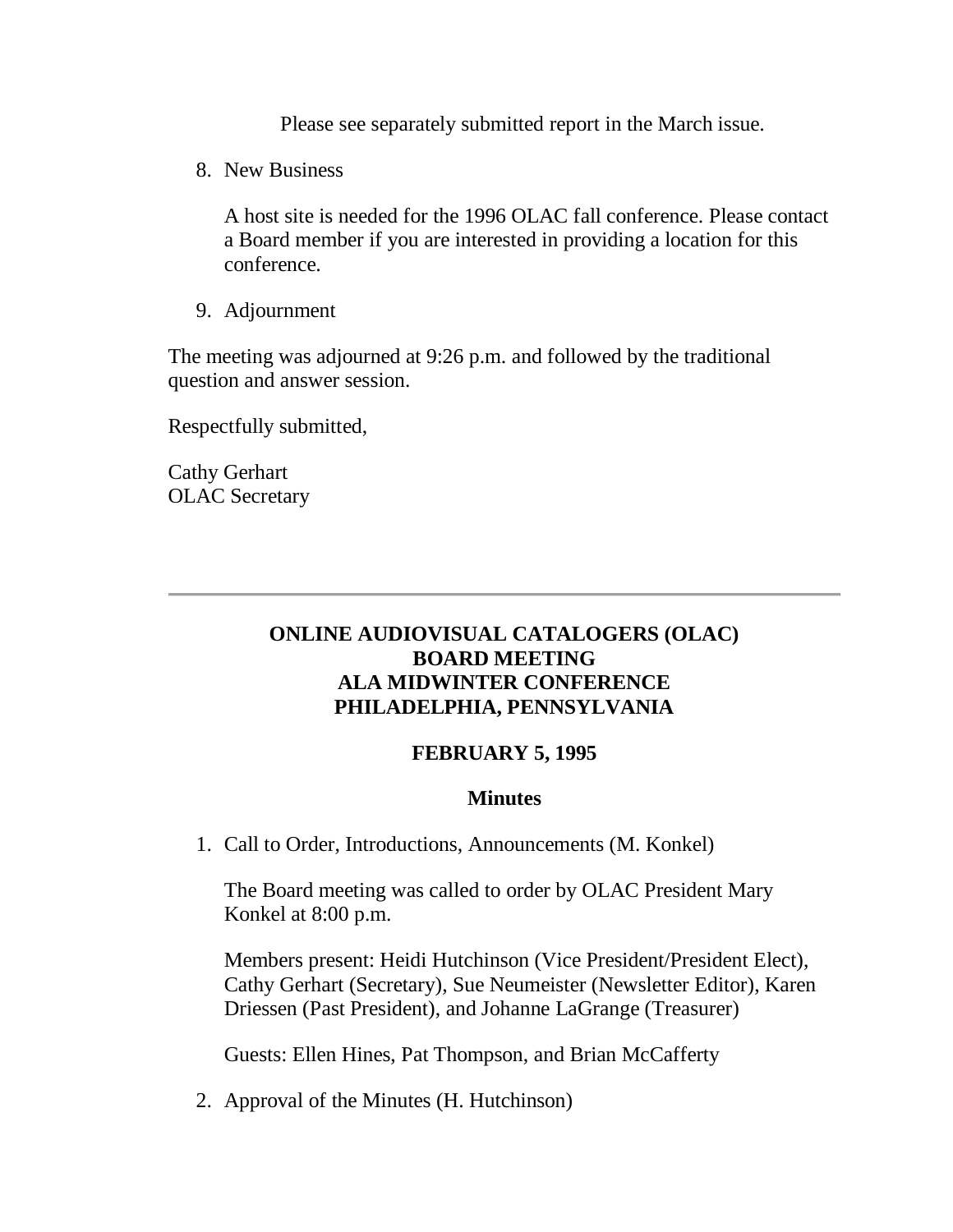The OLAC Board meeting [minutes](http://ublib.buffalo.edu/libraries/units/cts/olac/newsletters/dec94.html#board) of October 7, 1994 were approved as printed in OLAC Newsletter v. 14 (4).

3. Treasurer's Report (J. LaGrange)

OLAC has \$30,670.47 as of December 31, 1994.

4. Newsletter Report (S. Neumeister)

The deadline for the next Newsletter is February 17.

The index to the *OLAC Newsletter* is currently 12 pages and will be too big to be an insert next year. It will need to be a separate publication. The indexer will get an extra copy of the Newsletter to mark as needed. Also, the indexer will get a stipend.

5. Vice President's Report (H. Hutchinson)

The Directory project was discussed. A new timeline and process were chosen. A tearsheet will be sent to each person that will have an entry to verify the data that will appear in the Directory. There will be categories that each will check to determine the type of member. A set of mailing labels will be needed for this process. J. LaGrange will send the labels for everyone that is a member during 1994 forward (ACTION). A return address will be printed on the back of the questionnaire. M. Konkel suggested a different color of paper be used. Only personal members will be sent the tearsheet. The tearsheet will be returned to B. McCafferty who will update the data and then make a printout for H. Hutchinson to proofread (ACTION). It was suggested that "AV materials" in the categories section be changed to "Other (please specify)" and that the category "Graphic materials" be added to the list (ACTION). Take "sell name" off (ACTION). The tearsheet will be sent out by the end of February with a deadline of March 20. The draft will be sent to Hutchinson in April.

6. Report on 1994 Conference (E. Hines)

The Treasurer's report and overview report were distributed regarding the 1994 Conference. A report will also be forthcoming on the comments received on the evaluation sheets. A Conference checklist was also distributed to help with next year's planning and compiling of the evaluation sheets.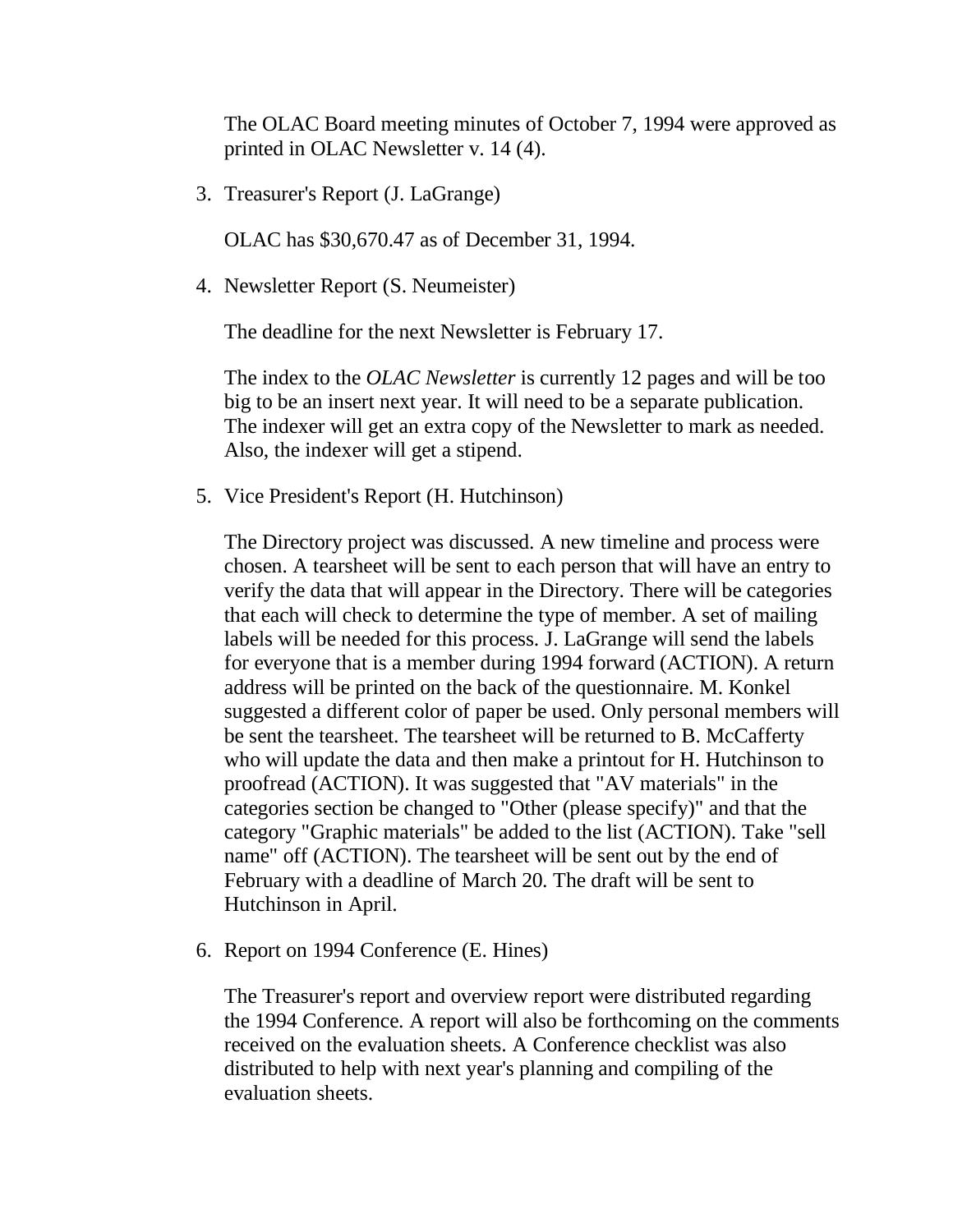The evaluation report showed that the Conference was very well received by all but one person. There was a problem with one workshop leader but in general the workshop leaders were excellent. There was some discussion of how to avoid this kind of problem in future. It was recommended that the planners be careful when choosing workshop leaders, checking on anyone who is not well known.

7. Ad Hoc Committees (Research, Scholarship) Charges (M. Konkel)

The charge to the Scholarship Committee was discussed. The Committee will be Virginia Berringer and Pat Thompson with Bobbie Ferguson as a consultant. A report will be discussed at the next two OLAC meetings, an outline of the report at the next meeting and the final draft at the Midwinter 1996 meeting. It is hoped that it can go in the Newsletter in March and June of 1996 so it can be used by members for the 1996 OLAC Conference. The charge does not include who should be eligible but it is envisioned that it should be an OLAC member that hasn't attended in the past.

J. LaGrange wondered what the "disposable" income amounted to in our budget. Should we hold back about two years of operating budget? K. Driessen commented that in the past that the \$10,000 of investments was the cushion. We need to have a discussion on this. Money should be set aside for any NACO training that is needed since institutions pay for the training needed for that program.

The Research Grant Ad Hoc Committee is composed of Richard Harwood and J. LaGrange. A preliminary report should be ready for the next meeting and completed at the Midwinter 1996 meeting. It should also appear in the Newsletter in March or June 1996. The main focus of the grant should be AV cataloging but other than that it is wide open.

- 8. Handbook Updates (handouts)
	- a. OCLC Users Council Contact Person (M. Konkel)

This addition to the Handbook was approved with one change in the second last line. ALA was changed to ALA conferences.

b. Service in More Than One Capacity and Vacancy Before a Term is Completed (M. Konkel)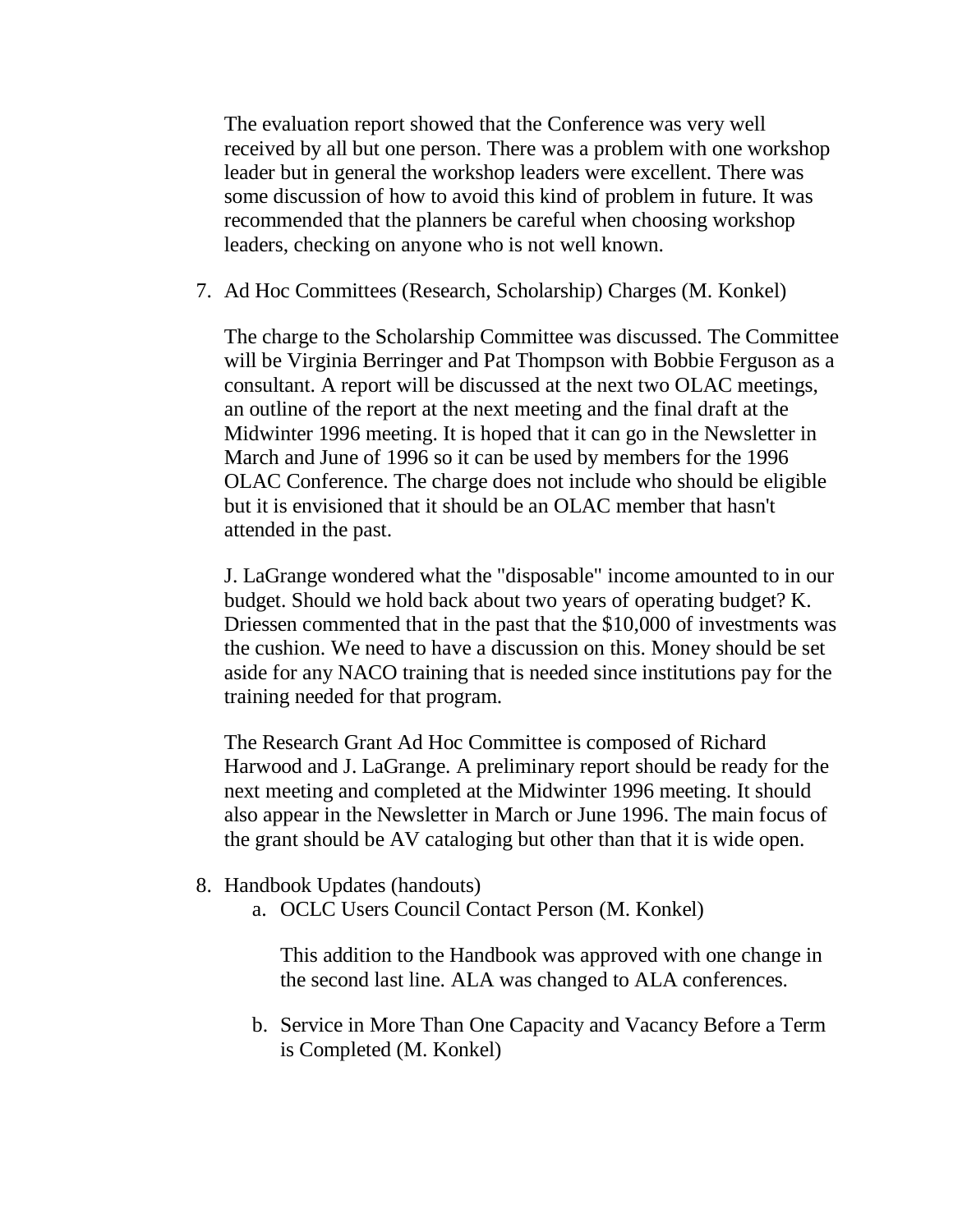These two concepts will be separated and put in the Handbook in different sections. There were some small changes made which will be reflected in the next Handbook.

c. Elections (H. Hutchinson)

Some additional suggestions for the Handbook concerning the Vice President/President Elect duties were made.

d. Changes to the By-laws Section 4.

Changes will be voted on by the OLAC members on the April ballot.

9. OLAC Birthday party update (M. Konkel, K. Driessen, S. Neumeister)

Plans for the OLAC birthday party in lieu of the Q&A session were discussed. Other arrangements about refreshments and decorations were made. Check the Newsletter for more information on location.

10.OLAC Archives

Funding for the organization of the OLAC archives was approved by the Board on e-mail in January 1995. \$549.25 will be used for 40 hours of work. Verna Urbanski and Nancy Olson will be adding many of their papers to this archives. Additional monies will be needed to integrate these and other papers collected in the amount of about 30 hours. OLAC approved this expenditure.

More discussions on how the archives works and how to deal with the electronic information we are generating will be on the agenda for the June meeting.

11.Q&A Compilation (M. Konkel)

Virginia Berringer had suggested that a compilation be made of the Q&A portion of the Newsletter to help find information. Verna Urbanski and Nancy Olson are talking about the possibility of this. They believe that it will need extensive editing. OLAC endorses this idea and hopes it will proceed.

#### 12.Newsletters on a Gopher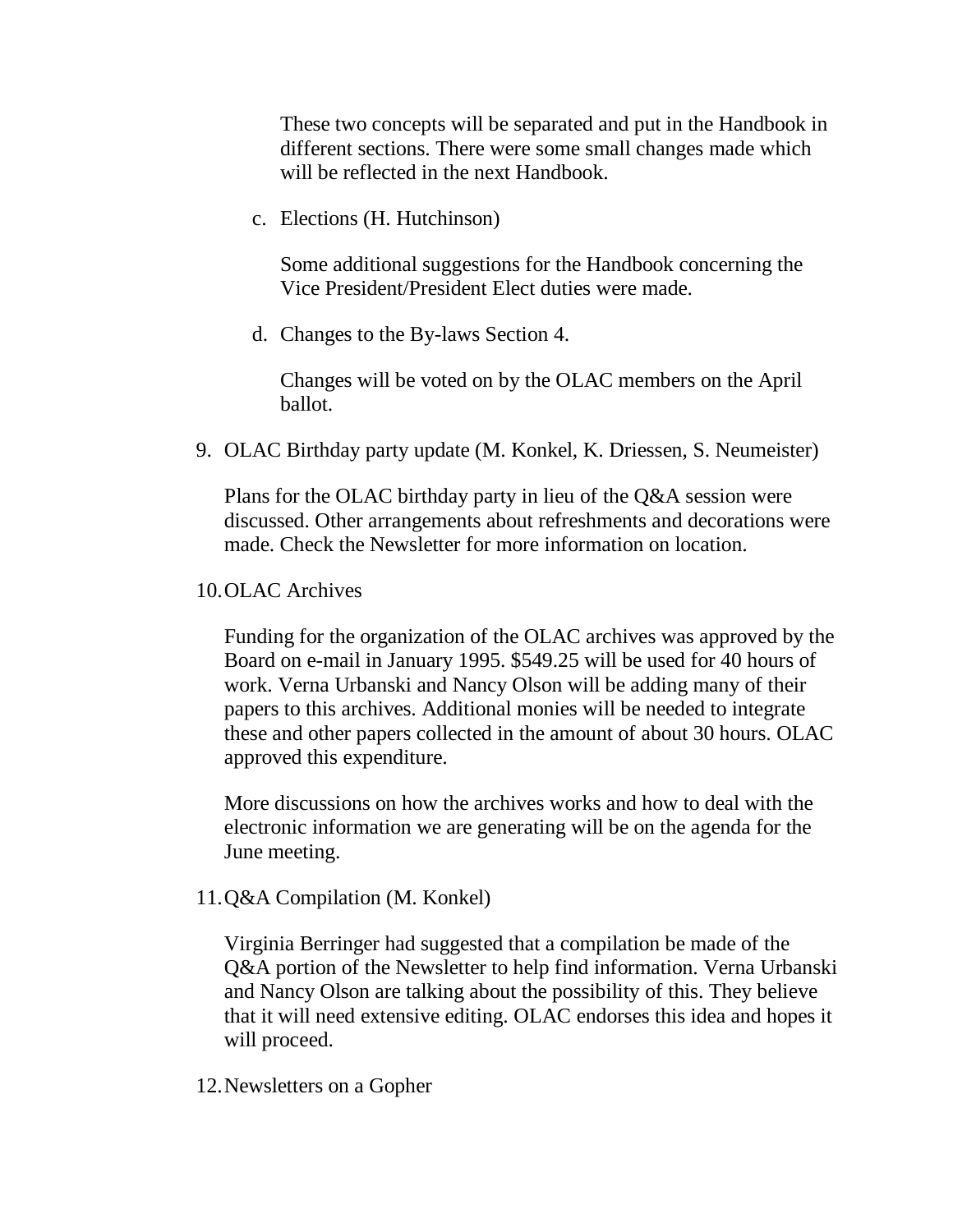Richard Harwood is working on this and will have more information at the June OLAC meeting.

13.New Business

Preconference on Interactive Multimedia (Laurel Jizba)

The planners of this Preconference are requesting about \$500. The exact use of this money will either be for purchasing extra copies of the Guidelines and/or helping pay some trainers' registration fees. OCLC and Gale are being approached to help pay for the break during the Preconference. The Board was eager to help sponsor this Preconference and will be donating to this cause.

14.Adjournment

The meeting was adjourned at 11:21 p.m.

Respectfully submitted, Cathy Gerhart OLAC Secretary

[Backto Table of Contents](http://ublib.buffalo.edu/libraries/units/cts/olac/newsletters/june95.html#table)

### **CONFERENCE REPORTS Ian Fairclough, Column Editor**

# **CATALOGUING INTERNET RESOURCES CONFERENCE May 10, 1995 Continuing Education, Faculty of Information Studies University of Toronto**

# **Submitted by Diane Ward State University of New York at Buffalo**

The fundamental purpose of a library is to serve a community by providing access to information resources. In essence, a vital facet of a library's infrastructure rests in its ability to adapt to the evolving nature of technology's influence on knowledge acquisition and the redefinition of what a "community of library patrons" is. With the expansive growth of the Internet in the past few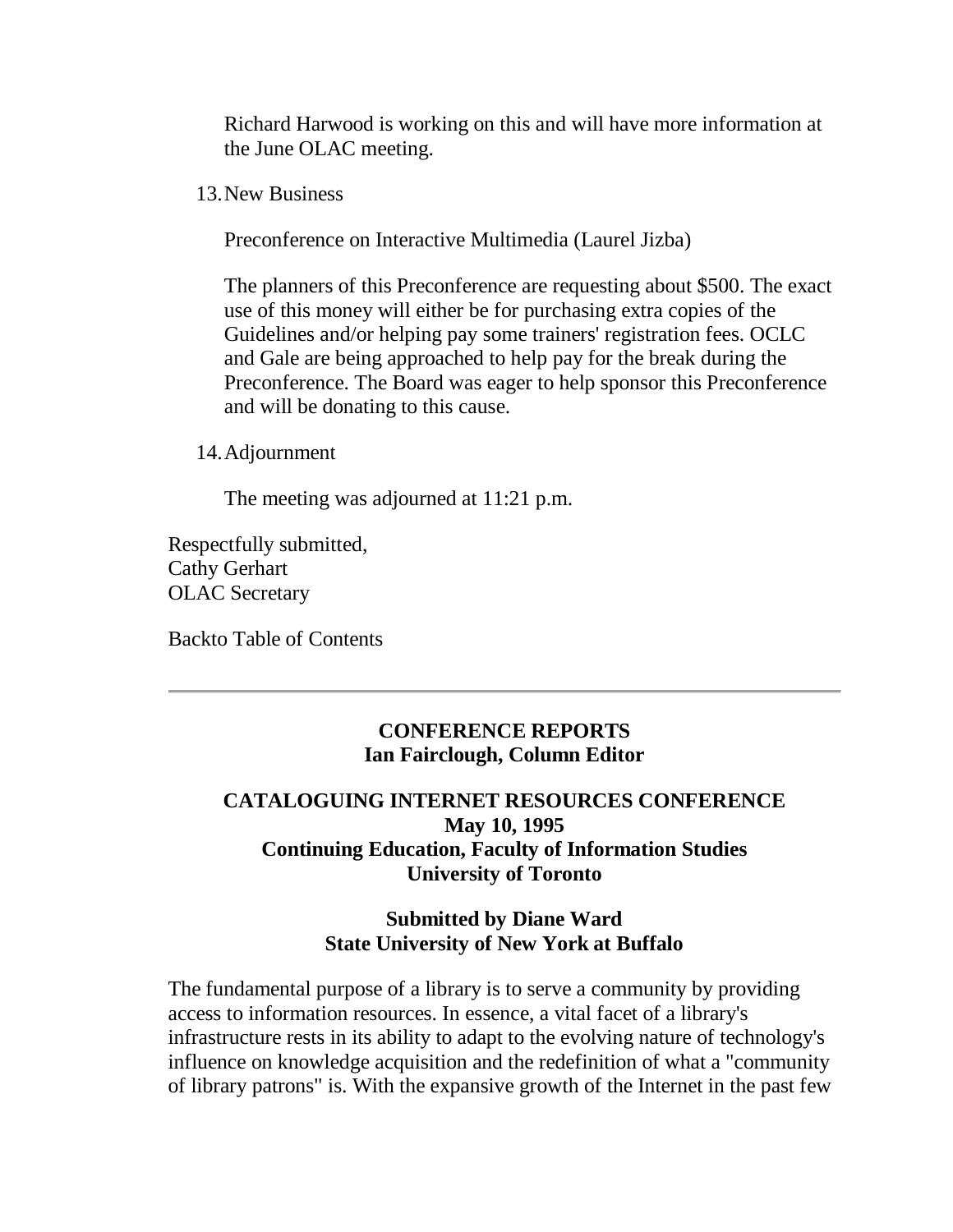years, a need has arisen to provide patrons access to the extensive resources available via Gopher and the World Wide Web.

As the heavy traffic on the InterCat listserv will attest, there are many points of cataloging contention in regards to OCLC's ambitious project "Building a Catalog of Internet Resources," and the reason for this resides in the fact that the Internet is overwhelming. Our users are truly fortunate to have such a luxury of resources, but in order for these Internet sites to be used, a patron must have knowledge of what is out there and how to get to what they want quickly. Internet catalogers will experience the birthing pains that accompany all new technology, but their role is paramount in the continuance of a library's viability as a center of research and resources.

Thus the Toronto conference, *Cataloguing Internet Resources* held at the University of Toronto (UT), provided our State University of New York at Buffalo OCLC project representatives with a forum to discuss obstacles we have encountered and successes we have made in our attempts to understand how to catalog the ever-fluid Internet. The group of sixteen participants from Western New York and Southern Ontario were presented with an informative display of the capabilities of the Internet using Netscape to attractively access an assortment of links of interest to catalogers. Joe Cox (Catalogue Librarian, Faculty of Information Studies Library, UT), Lynne Howarth (Assistant Professor, Faculty of Information Studies, UT), and Trina Richards (Cataloguing Librarian, Robertson Davies Library, Masey College, UT) hosted an impressive session that clearly illustrated the great scope of intellectual content on the information superhighway and reinforced our purpose that no one will know about the wealth of knowledge that is out there if its location and content are not readily accessible through a database. Facilitating the conference was the reliance upon an impressive home page to organize the day. They have graciously mounted it on their Web server and it can be reached through the URL:

#### **http://www.fis.utoronto.ca/cir/cathome.html**

In the morning hands-on session, participants were able to wander through the Internet for one hour to browse through the interesting sites the hosts had highlighted. This was followed in the afternoon by an interactive video conference with participants in Ottawa - which illustrated that some forms of technology are still in their infancy; but when video hook-ups run smoothly, there is great potential to use technology as a tool to supplement rather than supplant traditional methods of knowledge acquisition. The video conference allowed participants to ask poignant questions in regards to certain fields that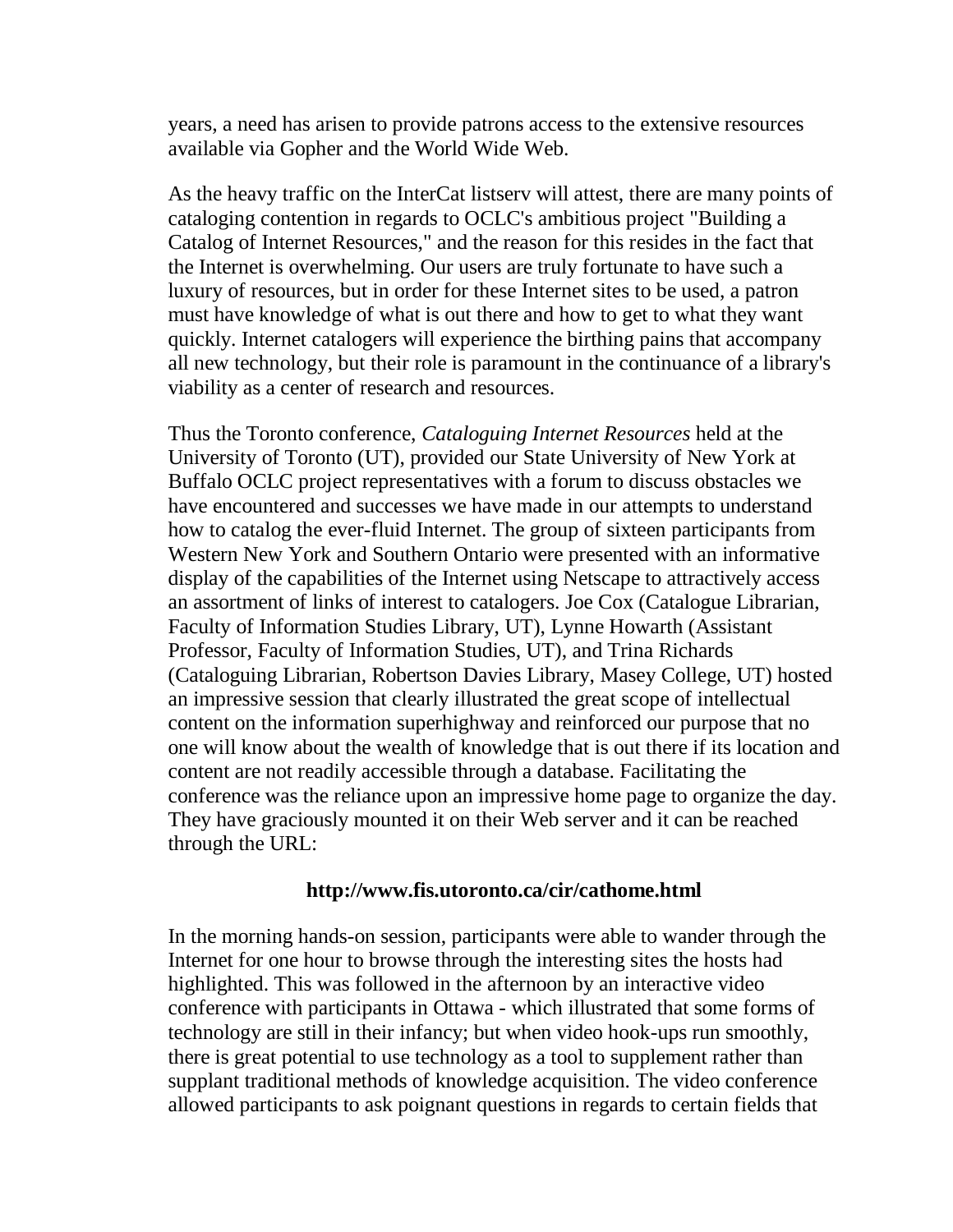have been under scrutiny on InterCat (namely the 856 and 538). Cox and Howarth fielded questions and led discussions about major points of importance on a sample serial cataloging record that Joe Cox had provided. Cox and Howarth also stressed the importance of the AACR2R in guiding a cataloger in creating solid bibliographical records for fluid, intangible items.

Of course, there will be problems in maintaining a catalog of Internet resources since there is no guarantee that a link will stay stable, but catalogers can no longer work only with tangible items: the Internet is intangible yet its importance warrants a serious attempt by research libraries to provide its clients with complete records for major points of interest on Gopher and the Web.

Three members of our SUNY at Buffalo OCLC project group travelled to Toronto for the one day session: Chair, Sue Neumeister (Head of Bibliographical Control in Central Technical Services and a Library Information Provider for Wings - UB's Gopher and Web server), Ellen McGrath (Head of Cataloging at the UB Law Library) and myself, Diane Ward (UB Poetry and Romance Language Cataloger). Each brought a different perspective and vision as to how the project will enhance the role of the library in meeting the modern needs of the 21st century patron. I strongly recommend participating in such workshops in order to either get your feet wet in the Net or to hone and enhance your skills as a cataloger for the 21st century.

### **THE MUSIC OCLC USERS GROUP PRESENTS THE BEST OF MOUG, 5th EDITION**

The 5th edition of *The Best of MOUG* is now available. It contains Library of Congress Name Authority File records, current to January 1994, for Bach, Beethoven, Brahms, Handel, Haydn, Mozart, Schubert, Schumann, Telemann and Vivaldi, with RV and F. indexes for Vivaldi's instrumental works. It also contains English cross references for Bartok, Dvorak, Glazunov, Glinka, Janacek, Mussorgsky, Prokofiev, Rimsky-Korsakov, Shostakovich, Smetana, Stravinsky and Tchaikovsky. This new edition has added Bach arranged by BWV number and Mozart arranged by K. number.

*The Best of MOUG* is an excellent tool for catalogers and public service librarians because it can be kept at a desk, card catalog or online terminal for quick access to uniform titles for the composers that are the most difficult to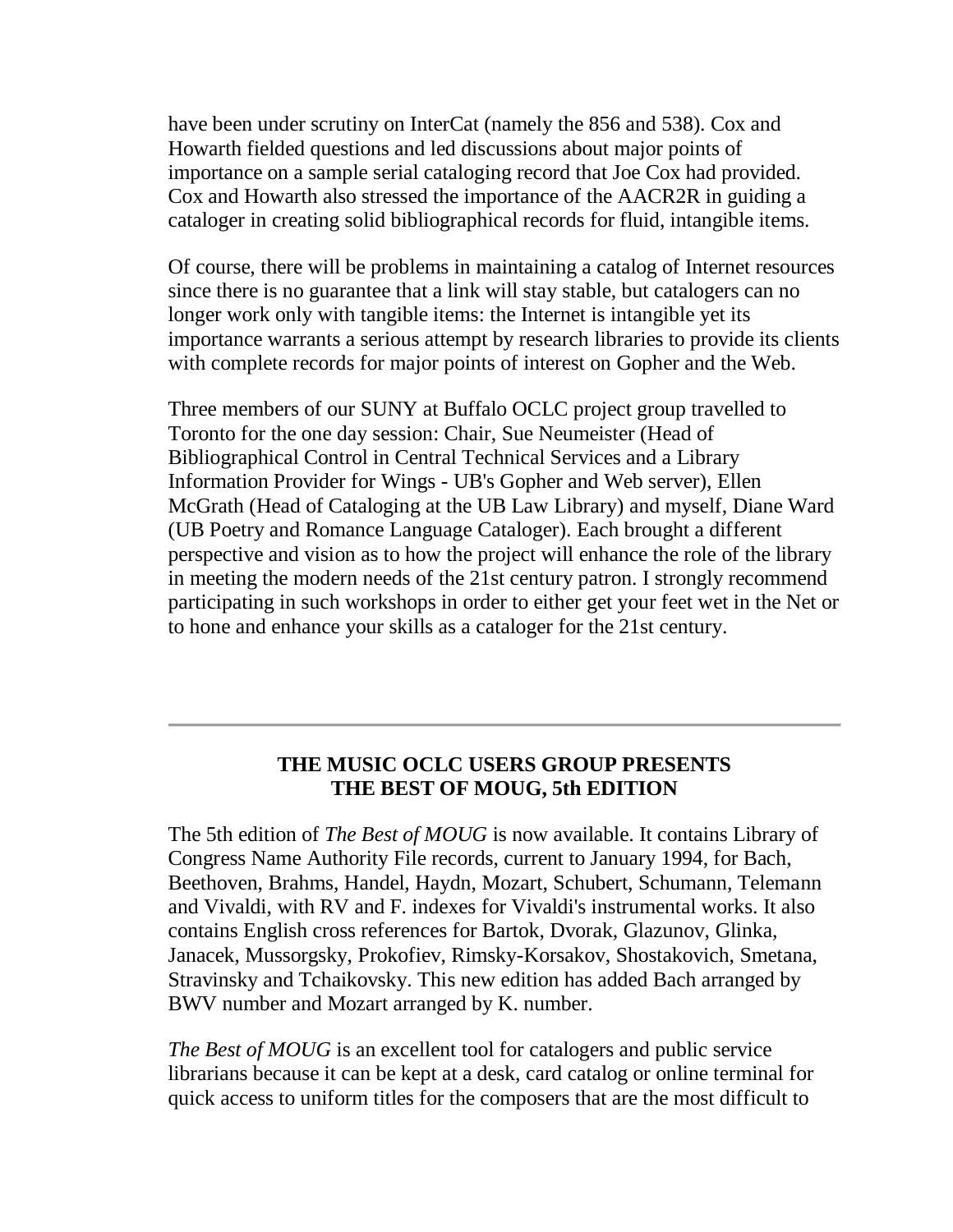search online. The authority control numbers are given so that the authority record can be verified.

The cost is \$10.00 (North America), \$15.00 (Overseas, U. S. funds).

All orders must be prepaid, with checks made out to the Music OCLC Users Group.

### **NAME:**

### **ADDRESS:**

Please make your check out to the Music OCLC Users Group for \$10.00 (\$15.00 Overseas).

Send to:

MOUG Judy Weidow Cataloging S5453 The General Libraries TAX NO: 31-0951917 The University of Texas at Austin P. O. Box P Austin, TX 78713-7330 Phone: (512) 495-4191 FAX: (512) 495-4688 E-mail: [LLJW@UTXDP.DP.UTEXAS.EDU](mailto:LLJW@UTXDP.DP.UTEXAS.EDU)

# **NEWS AND ANNOUNCEMENTS Barbara Vaughan, Column Editor**

**OLAC Election Results**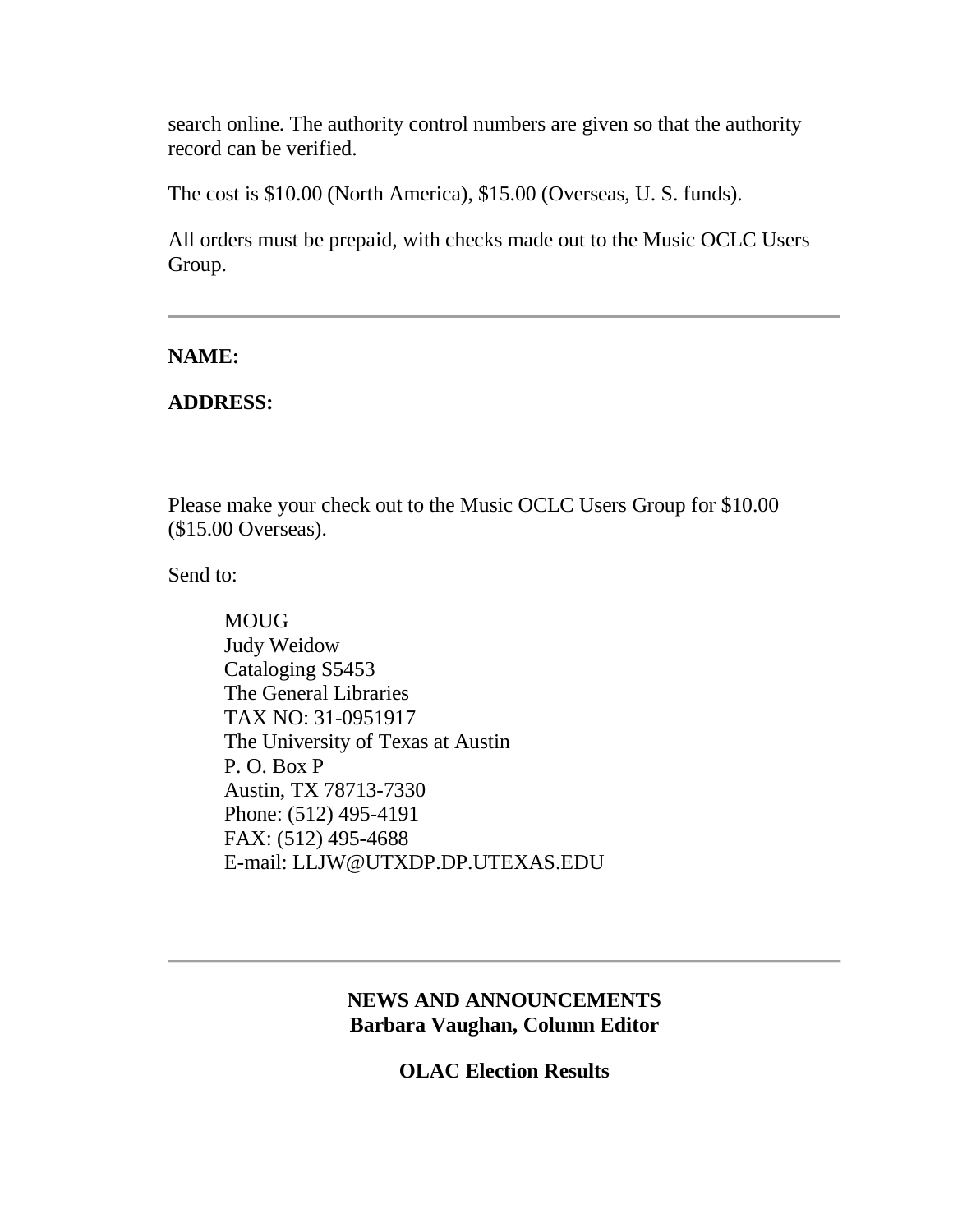The OLAC Nominations Committee is pleased to announce the results of the spring election for the offices of Vice President/President Elect and Treasurer.

Richard Harwood is the new Vice President/President Elect. He is a nonbook original cataloger at the University of Tennessee, Knoxville in addition to being manager of the copy cataloging unit. Richard is the outgoing CAPC Chair.

Johanne LaGrange will continue to serve as OLAC treasurer for another two years. She provides full original cataloging in all formats at Columbia University Health Sciences Library.

# **Cataloging Internet Resources: A Manual and Practical Guide**

OCLC announces the publication of "Cataloging Internet Resources: A Manual and Practical Guide" by Nancy B. Olson, editor.

Prepared in conjunction with the OCLC Internet Cataloging project, this manual provides "a convenient single source of information by combining a discussion of cataloging rules, appropriate MARC fields, and illustrative examples."

"Cataloging Internet Resources" is available from OCLC only in electronic form via anonymous ftp:

ftp://ftp.rsch.oclc.org/pub/internet\_cataloging\_project/Manual.txt

For more information, contact:

Erik Jul, Project Manager <mailto:jul@oclc.org>

**AVLINE Update**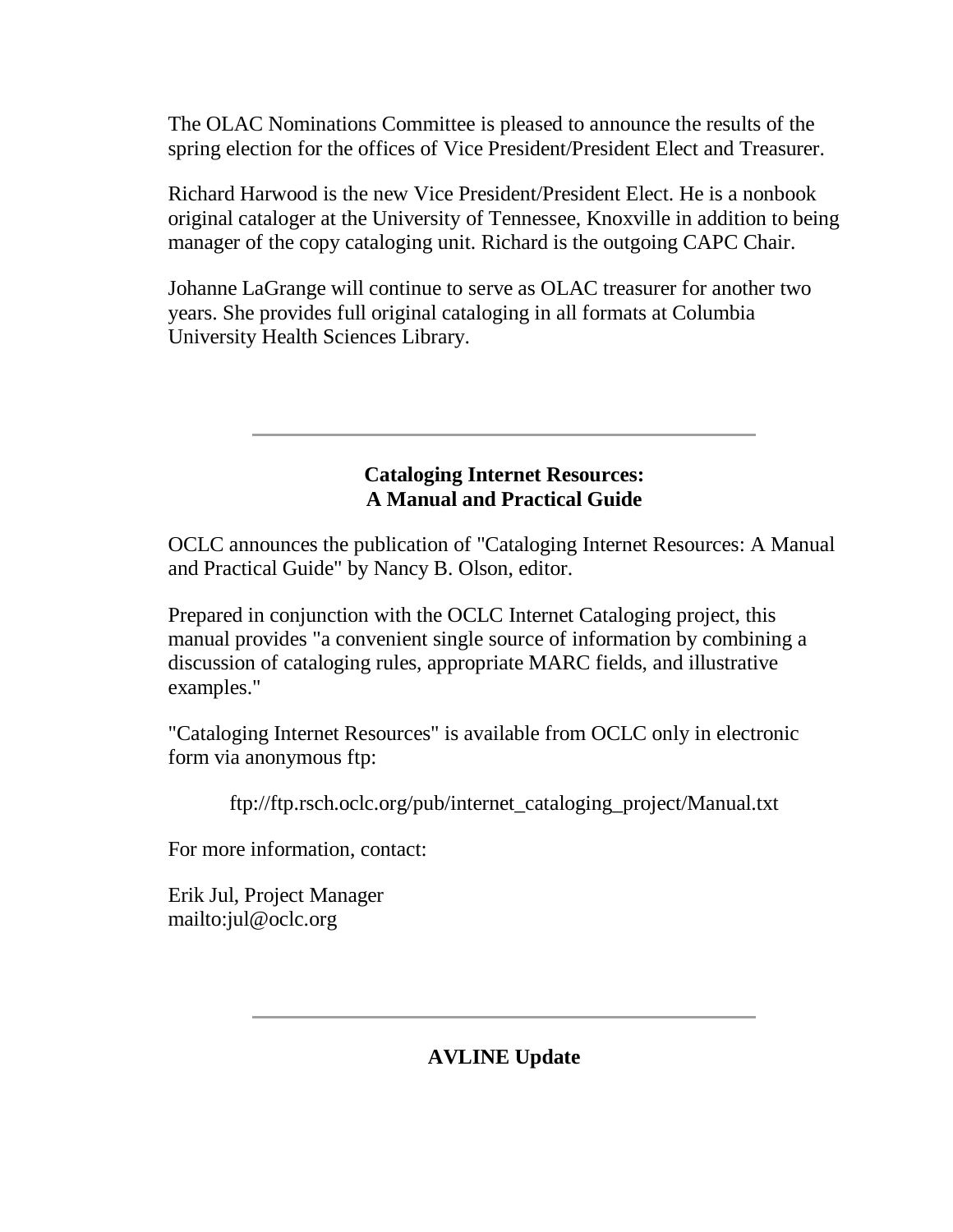This message is excerpted from the March/April 1995 issue of the *NLM Technical Bulletin.*

In early 1995, NLM made three significant changes to its audiovisual cataloging policy to maximize use of decreasing staff resources and to make bibliographic records for audiovisuals and computer software available to users more rapidly.

# **Implementation of NLM Core Level Cataloging for Nonprint Materials**

Beginning in March 1995, the Cataloging Section implemented a newly defined "NLM Core" level of cataloging for nonprint materials. This "NLM Core" level is, in essence, an enhanced minimal level cataloging record that provides a core description, including notes specific to audiovisuals and computer software, but restricts the number of access points provided.

NLM plans to provide full level cataloging for all NLM productions and for archival films. Bibliographic records for all other nonprint materials, including computer software, are provided at the newly defined "NLM Core" level of cataloging. In rare instances, cataloging records created at the "NLM Core" level may be upgraded to full level for materials determined to be of historical significance.

"NLM Core" level cataloging follows national guidelines for core level descriptive cataloging standards developed by the National Cooperative Cataloging Council, and is in conformance with all format specific requirements for the first level of description of the Anglo-American Cataloguing Rules, 2nd edition, 1988 revision (AACR2R).

Access to variant titles is provided when they are significantly different from the title on the chief source. All required format-specific notes are provided, as are producer-supplied abstracts, when readily available. Name access is limited to the first person or body named in the statement of responsibility, and the first person named in the credits or participants note. Name access points are in conformance with AACR2R and verified in NLM's internal name authority file. Headings are not contributed to the National Coordinated Cataloging Operations (NACO) program.

Subject analysis and classification are in conformance with NLM's policy for full level cataloging.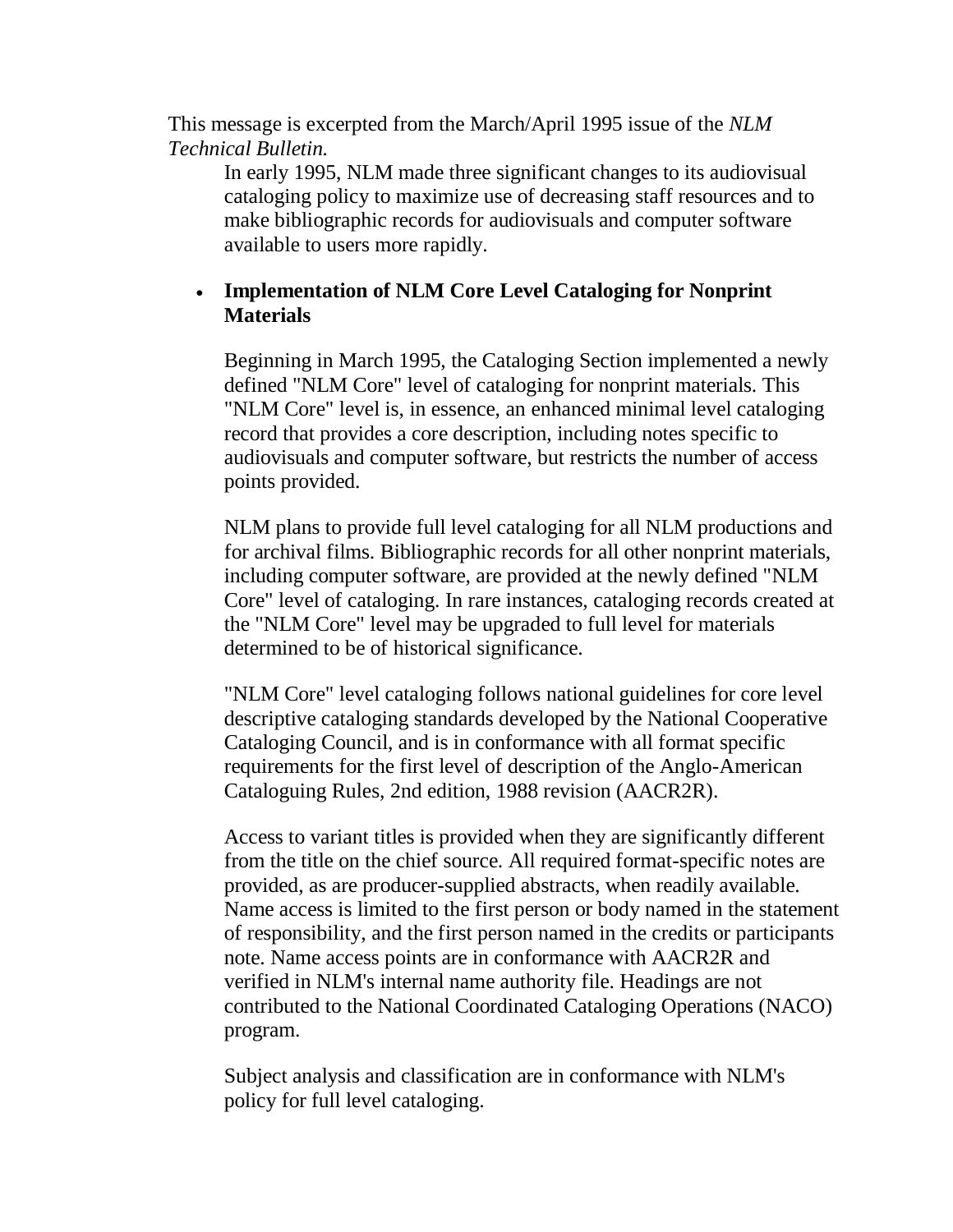In USMARC audiovisual and computer software records distributed by NLM, these "NLM Core" level records are identified as encoding level "7" in leader byte 17.

#### **Change in Form of Procurement Source Names**

Beginning in March 1995, NLM discontinued providing authority control for procurement source names cited in bibliographic records for audiovisuals and computer software. The source of acquisition is now supplied in the form found on the piece being cataloged, rather than, as previously, in a standard format based on the *Anglo-American Cataloguing Rules*, 2nd edition, 1988 revision (AACR2R).

This change is expected to have little effect on users of NLM records for nonprint materials, particularly since the procurement source field remains text word searchable in AVLINE. In USMARC tape products distributed by NLM, NLM bibliographic records for audiovisuals and computer software will continue to contain this type of procurement source information in USMARC field 037 (Source of Acquisition).

# **Change in NLM's Audiovisual Cataloging-in-Production (CIP) Program**

At the end of January 1995, NLM discontinued providing Catalogingin-Production (CIP) data for audiovisual materials not produced by NLM. [Note: For audiovisual materials, CIP refers to Cataloging-in-Production, not Cataloging-in- Publication, because audiovisuals are considered to be produced, not published.]

The Cataloging Section continues to provide CIP data for all NLM productions as a means of announcing these forthcoming titles to the health sciences community. NLM has discontinued providing CIP data for products of other organizations, including those of the National Network of Libraries of Medicine.

Since 1977, NLM had provided CIP data for audiovisual materials at the request of participating producers of health sciences materials. This preproduction cataloging served to announce forthcoming productions to the health sciences community. In the fourteen years of the program to date, NLM prepared CIP data for just under 900 items, which amounts to approximately 3% of the total AVLINE database.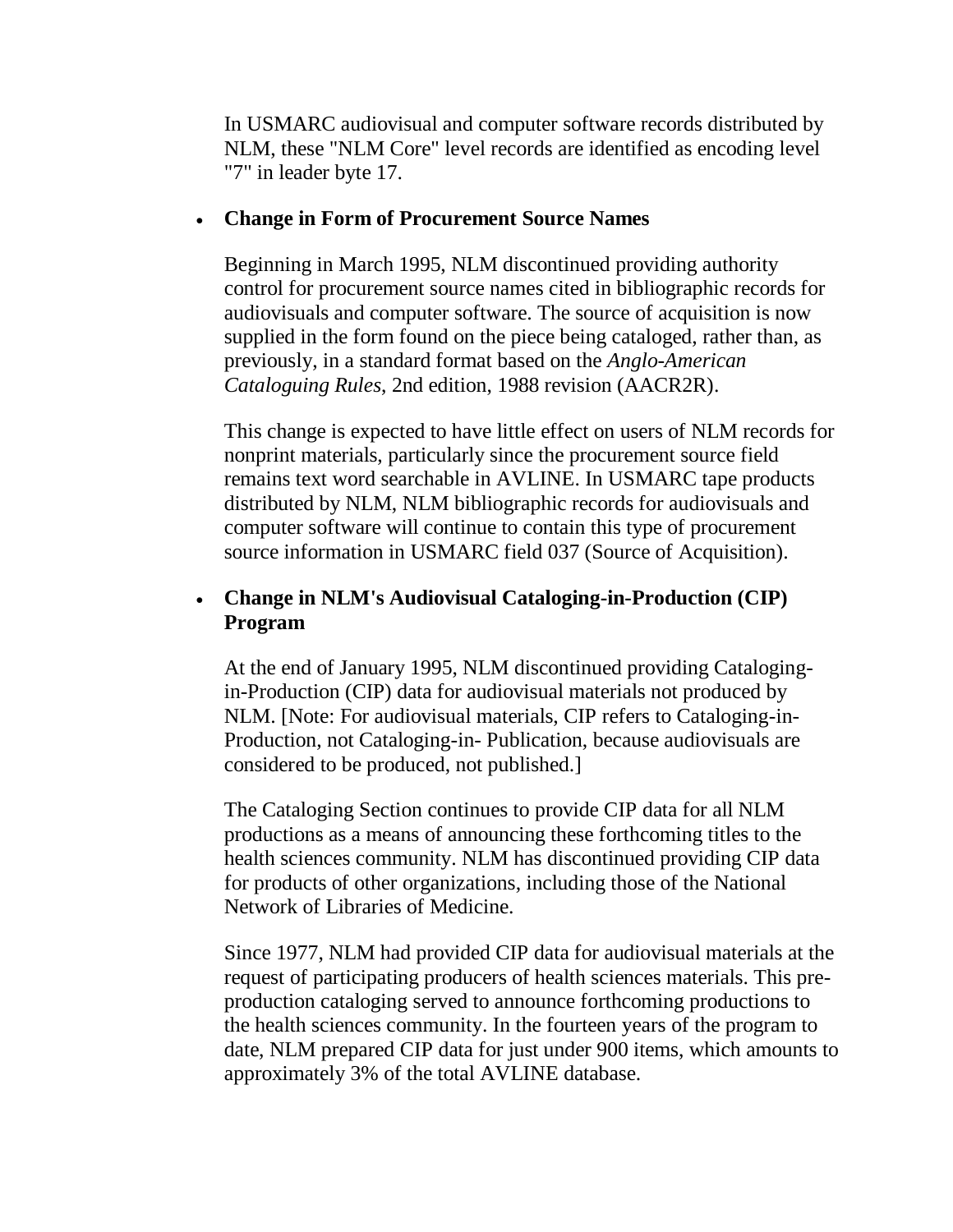Submissions to the program have declined in recent years from over 100 items in 1989 to just 10 items in 1994. Discontinuing the provision of audiovisual CIP data for non-NLM productions is expected to have little impact on users of NLM bibliographic records.

Note: The NLM Cataloging-in-Production (CIP) program for audiovisuals is independent and unrelated to NLM's participation in the Library of Congress CIP program for print materials.

Prepared by

Alice Jacobs Technical Services Division

# **BOOK REVIEWS Vicki Toy-Smith, Column Editor**

# **Notes for Music Catalogers: Examples Illustrating AACR2 in the Online Bibliographic Record**

# **by Ralph Hartsock**

Hartsock's book is the third volume in the Soldier Creek music series. It contains examples of notes used in cataloging music scores and sound recordings. The preface states that all notes are from "Library of Congress MARC records as found in *Music, Books on Music, and Sound Recordings* for the years of 1984-1989, with selected AACR2 entries from the 1981 to 1983 volumes. Also used were the *Music Catalog* fiche for late 1989 and 1990, and OCLC for late 1990 and 1991."

*Notes for Music Catalogers* is divided into two parts, treating scores and sound recordings separately. The book is organized following the same familiar pattern as the rule numbers in AACR2. Both parts provide a variety of examples, especially in areas such as medium of performance, statements of responsibility and contents notes. All examples are numbered, and a keyword index at the end of the volume gathers various examples for that topic.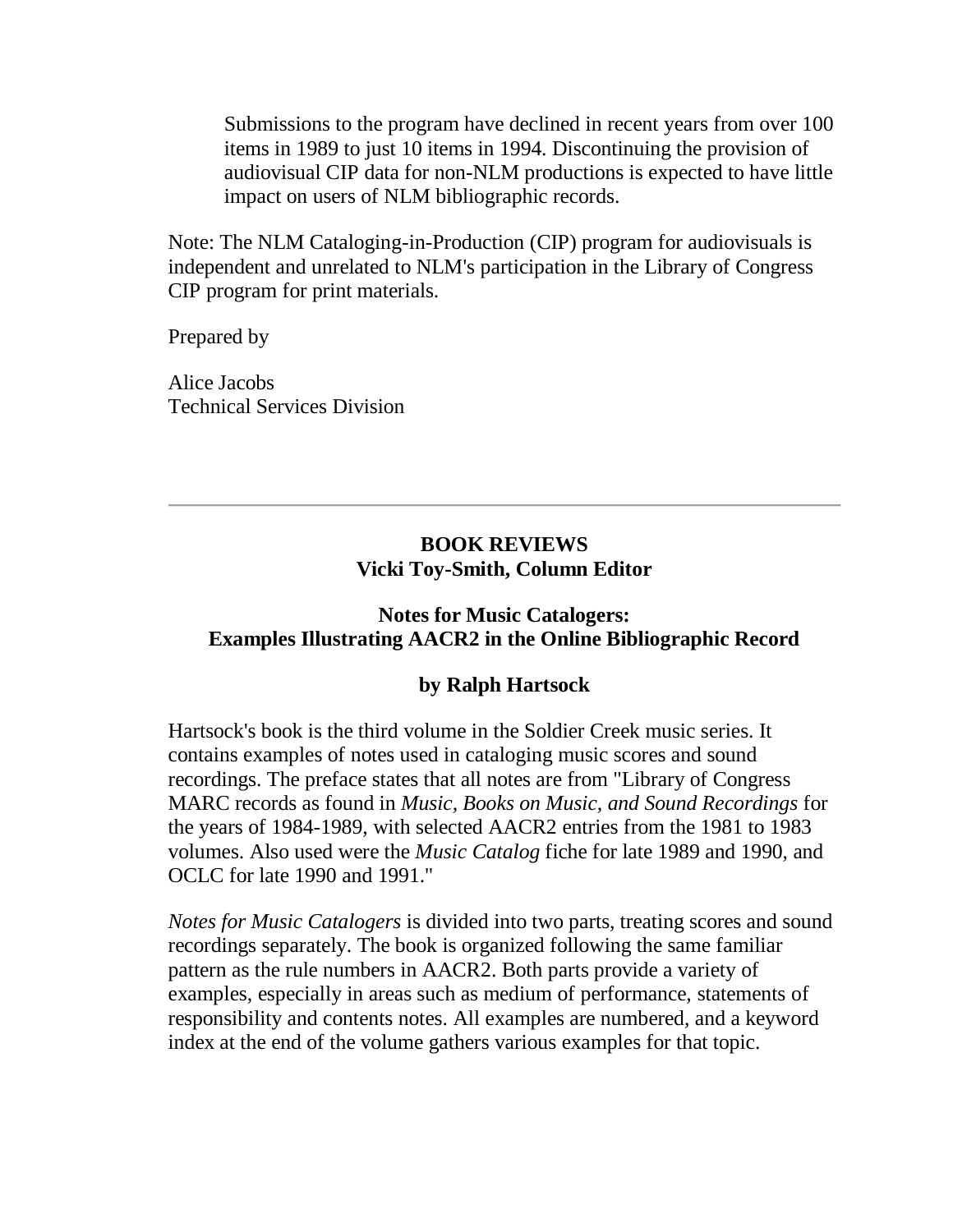Example categories are subdivided by headings and subheadings. The specific note being emphasized is in bold type and easily apparent. Before each heading, the AACR2 rule itself is stated and corresponding Library of Congress Rule Interpretations and Music Cataloging Decisions are included as appropriate. One especially helpful feature is that notes are given with correct punctuation and spacing.

Examples are not complete bibliographic records and in some instances it would be useful to have the complete bibliographic record. Usually, all the notes for a title are included and this gives additional helpful examples. The book focuses solely on providing examples, so little of Hartsock's personal advice and experience relative to making notes is offered. This book was published before the implementation of format integration so it does not include examples incorporating these changes.

*Notes for Music Catalogers* will prove useful to both the frequent and infrequent music cataloger who struggles with the best way to give useful information in a music bibliographic record. This book's extensive examples will meet the needs of most music catalogers.

Published in 1994 by: Soldier Creek Press, Lake Crystal, Minn. (xvii, 355 p.) ISBN 0-936996-63-3. \$50.00 pbk.

Reviewed by Margaret Kaus University of North Florida

### **QUESTIONS AND ANSWERS Verna Urbanski, Column Editor**

The following questions and answers conclude those that were discussed during the Q&A session held as part of the OLAC/MOUG Conference in October 1994. The moderator was Laurel Jizba. Panelists included: Ann Sandberg-Fox, Nancy Olson, Sheila Intner, Jay Weitz, Ed Glazier, Glenn Patton.

**QUESTION:** At the map cataloging workshop we heard that the GMD for maps is going away. Is that true?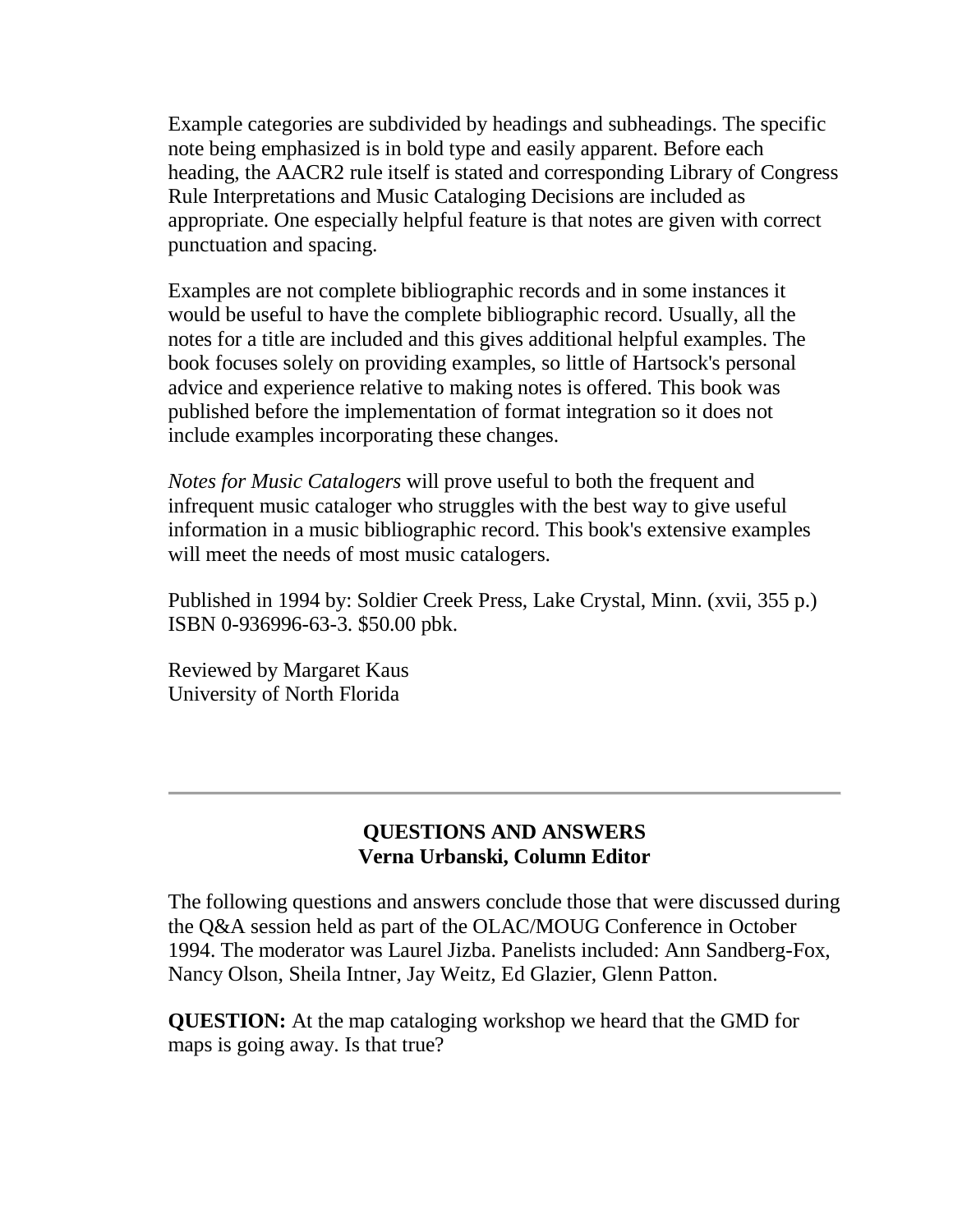**ANSWER:** Yes, that is true. LC has never used the GMD for maps and in the past, OCLC has let members use the GMD for maps, at the member's discretion. Now, however, the latest edition of the OCLC *Bibliographic Formats and Standards* at section 2.1 (Original Cataloging and Copy Cataloging) lists the GMDs that LC uses. OCLC encourages member libraries to "follow LC practice." Therefore, only those GMDs listed are **mandatory** for level I and level K records. Note that the GMD "map" is not included in this LC list.---Cathy Gerhart, audience member.

[Remember also that using or not using the GMD really only matters to the rest of the world when your library is adding a record to the database. If your institution chooses to use (or continue to use) "map" as a GMD, just add it as a local option to the copy of the record you grab for yourself. ---VU]

**QUESTION:** Nancy mentioned in her workshop that "stereo" should not be put in the physical description for a computer file, but can be mentioned in a note instead. That is inconsistent with what we do for other material types. Will format integration relieve some of these inconsistencies?

**ANSWER:** One thing I have to remind myself of continually is that format integration deals with the tags, fields and indicators, the MARC structure of the records. The cataloging rules deal with the content of what is actually there. It is more a matter of making the cataloging rules more consistent than anything that can be handled by format integration itself. There is some preliminary discussion of what the next revision of the cataloging rules might be able to do along these lines. There is an interest in harmonizing description practice along these lines. ---GP

**QUESTION:** Under format integration will it make it easier to use the same record to catalog from even if you disagree with what the cataloger chose to be the primary medium? For example, we catalog many children's books that have sound cassettes. I have noticed that when the book is a paperback, the sound cassette is often cataloged as the primary material with the book as accompanying material. But, when the book is a hardcover book, LC nearly always catalogs the book as the primary item with the cassette as accompanying material.

**ANSWER:** This is currently considered an allowable duplicate situation on OCLC. It is my hope that we can reorient that policy so that we can have just one record that describes the primary format stuff and with use of the 006 and 008 for the other things will allow us to create one record that describes all the aspects of the material. I hope that we can get away from these "format wars"!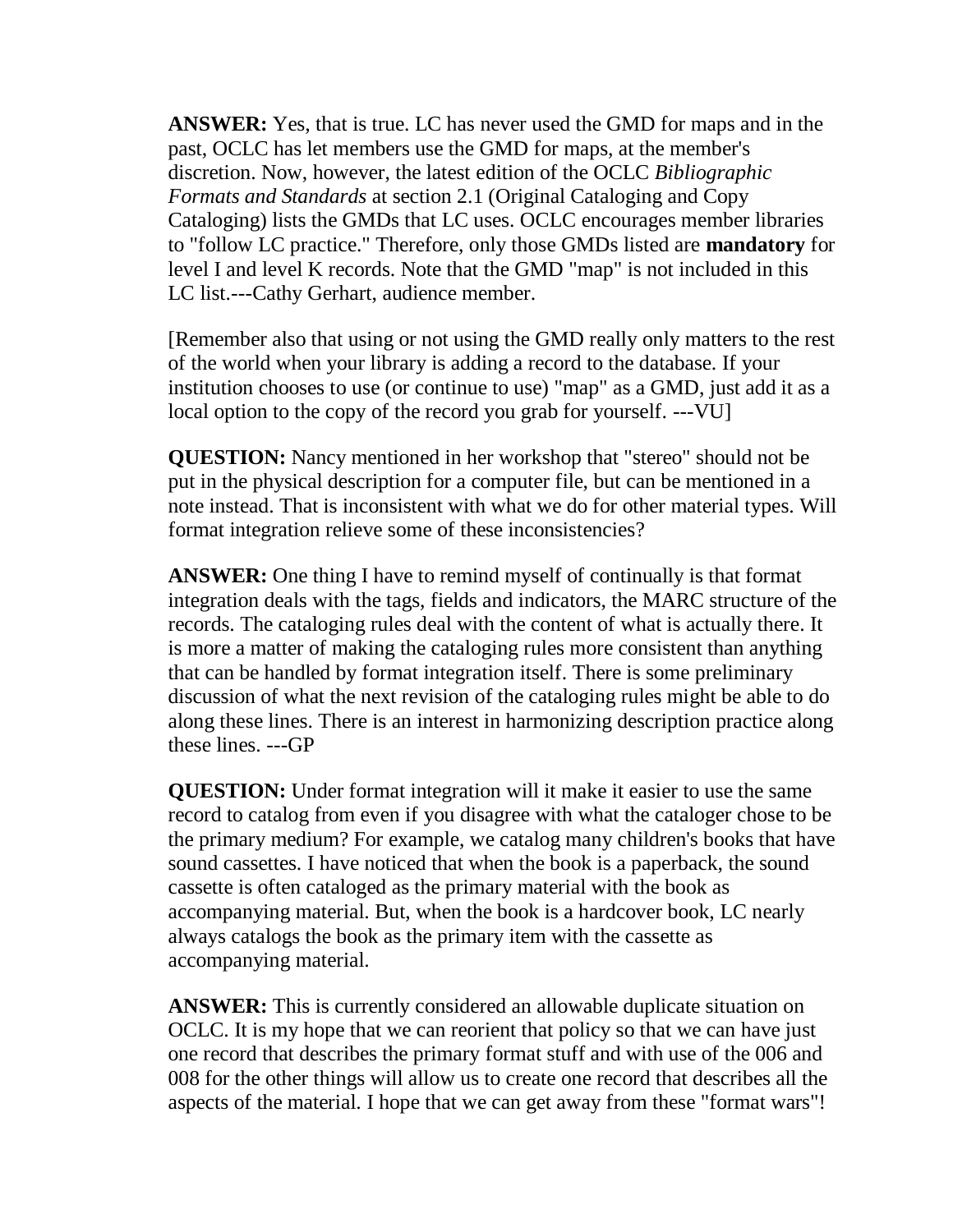Also, don't try to read too much into the way LC has treated the material. It may just be another case of LC treating a material a certain way because of their local needs, not because of some important characteristic of the material itself. ---GP

**QUESTION:** In the contents field (505) of a musical sound recording with a long title that includes ellipses as part of the title, would you replace the ellipses with double hyphens as you do in the 245 title field? And, if so, would this be confusing since we use double hyphens to separate individual song titles from each other?

**ANSWER:** The double hyphens that separate titles also have spaces on either side, while the double hyphens that replace ellipses directly follow the last character. At least, that is how the rules read. ---JW

**QUESTION:** Our library is thinking about eliminating the 520 summary note. It takes a lot of time to create. Please talk about the benefits of including this note.

**ANSWER:** In using the interactive multimedia guidelines, we put heavy emphasis on using the 520 note due to the many complications of this material. You have to bring out the kind of interaction the users are going to see. You'll want to tell them if they can customize it to develop customized presentations. You will also have embedded media, 15,000 slides, a walk through a museum or wing of a museum, etc. You cannot see this sort of detail anywhere but in the 520. You may want to tell them about hypercard linkages. ---LJ

AV titles cannot be easily browsed, so it is vital that information about the contents of the item be provided. The summary does not have to be long, or even in complete sentences. The cataloger is transcribing information in much of the rest of the record, but in the summary you are really telling the user what the item is, what it does, what they need to know. In AV, the summary has always been one of the most important parts of the bibliographic record. ---NO

Look up my article on this. It was in *Cataloging and Classification Quarterly* in the late '80s. To me, the summary note is so important. When I teach nonprint cataloging, which I am doing this semester, the class views something, it may be a video or filmstrip, some item that requires projection or play back equipment every week, and the students have five minutes to write an objective summary that I then critique and edit one by one outside class. I prepare a response that takes about twenty minutes to run through in the next class. We discuss what should be in a summary, why it should be in it, what people said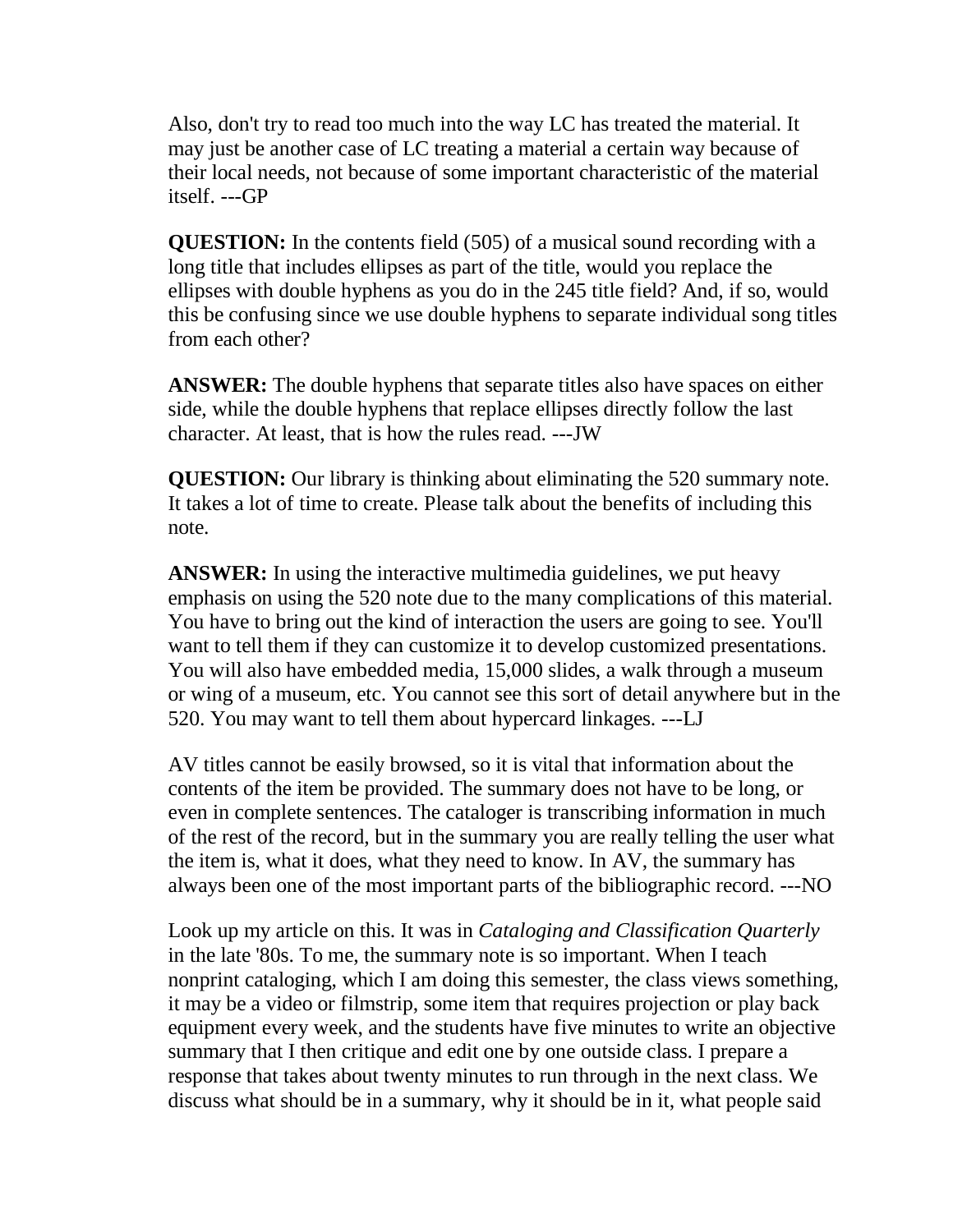in their summaries and where they differed. I give the students hints on how to write a good summary. We talk now about Internet resources. When you get into a catalog, you sometimes can't even tell if you have found the video you are looking for because it looks exactly like three other titles. The catalog is our selection tool. Summaries are a vital part of selection. Furthermore, many local systems keyword index the summary so that it becomes a rich subject source that can be searched. The summary can be an opportunity to put in keywords in a bibliographic record that cannot appear anywhere else in the record. ---SI

I think computer file catalogers are used to putting in summary notes. It may be the music people who are beginning to get interactive media who may not think summary notes are necessary, but are more willing to stop at putting in a 505 contents note. In cases like Beethoven's Symphony no. 9 the music is there, but it is imbedded in a lot of other information, such as the score, biographical descriptions, etc. So, that makes it quite different from a sound recording of Beethoven's 9th. ---LJ

**QUESTION:** What is the rule on putting square brackets around the GMD? I see it done both ways on OCLC.

**ANSWER:** For years OCLC said either supply brackets or not, whichever a library wanted. The card printing program was smart enough to add them in cases where they were not input in the permanent record. Even though this is a user friendly way to do it, it really was not in conformity with the USMARC format that requires the brackets around the GMD. So we recently said that everyone should now input brackets for the GMD. There is some discussion about going into the database and adding brackets to the records that do not have them, but there is no plan in place to do that at this time. ---GP

This concludes the summary of the Question and Answer session from the October OLAC/MOUG Conference.

**QUESTION:** We have a filmstrip with sound cassette entitled "Lutheran liturgy in slow motion" (OCLC #26039601) which we received permission to copy onto videotape. In the cataloging record for the video, I plan to include this note: "Originally released as a filmstrip with sound disc. Permission to copy granted by American Lutheran Publicity Bureau, Dec. 8, 1993." But I am unsure how to handle the description, particularly the videocassette. I did not find anything pertaining to this in AACR2R, LCRIs, or in the *OLAC Newsletter.*